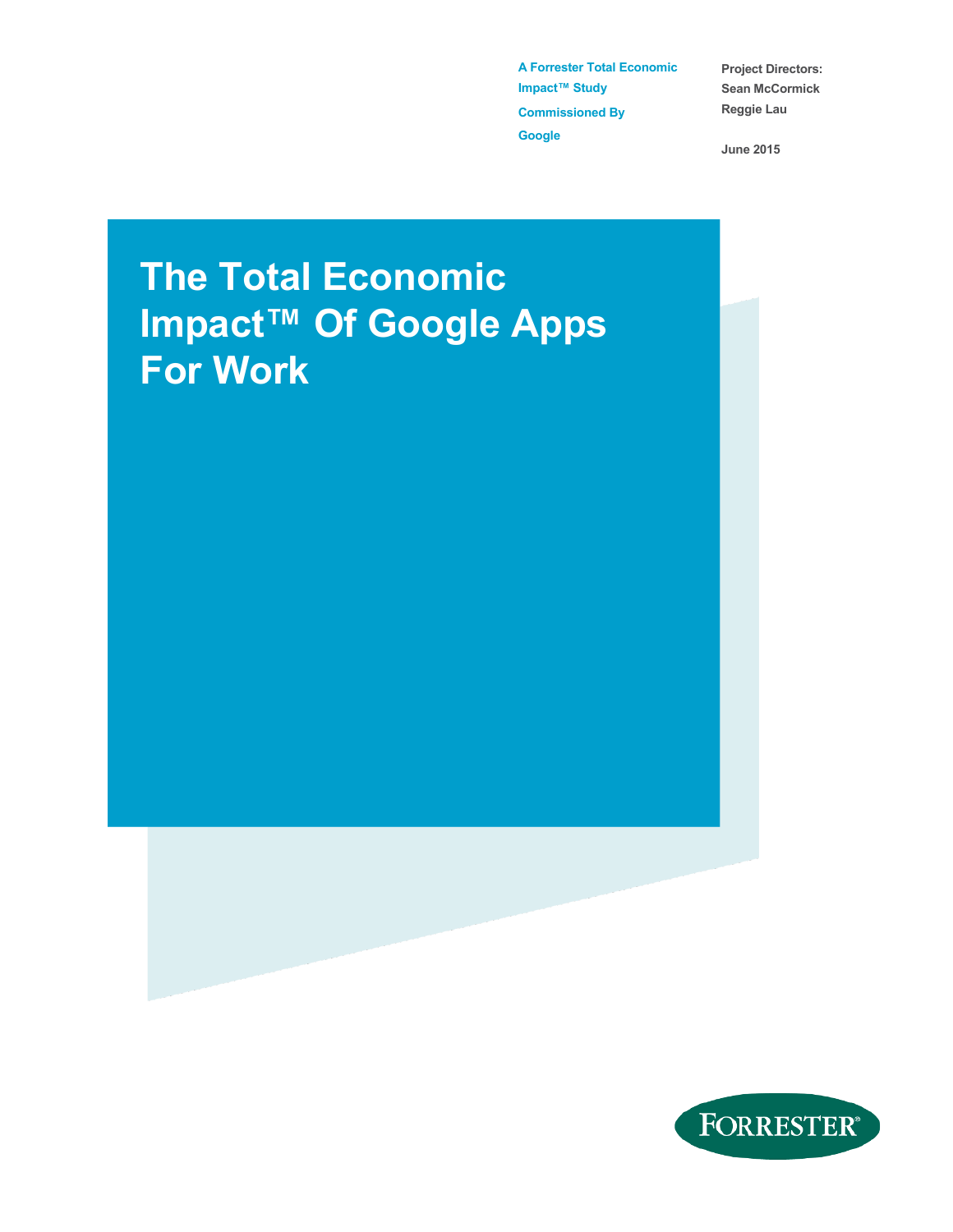### **Table Of Contents**

| Appendix A: Composite Organization Description  23 |  |
|----------------------------------------------------|--|
|                                                    |  |
|                                                    |  |

#### **ABOUT FORRESTER CONSULTING**

Forrester Consulting provides independent and objective research-based consulting to help leaders succeed in their organizations. Ranging in scope from a short strategy session to custom projects, Forrester's Consulting services connect you directly with research analysts who apply expert insight to your specific business challenges. For more information, visit forrester.com/consulting.

© 2015, Forrester Research, Inc. All rights reserved. Unauthorized reproduction is strictly prohibited. Information is based on best available resources. Opinions reflect judgment at the time and are subject to change. Forrester®, Technographics®, Forrester Wave, RoleView, TechRadar, and Total Economic Impact are trademarks of Forrester Research, Inc. All other trademarks are the property of their respective companies. For additional information, go to www.forrester.com.

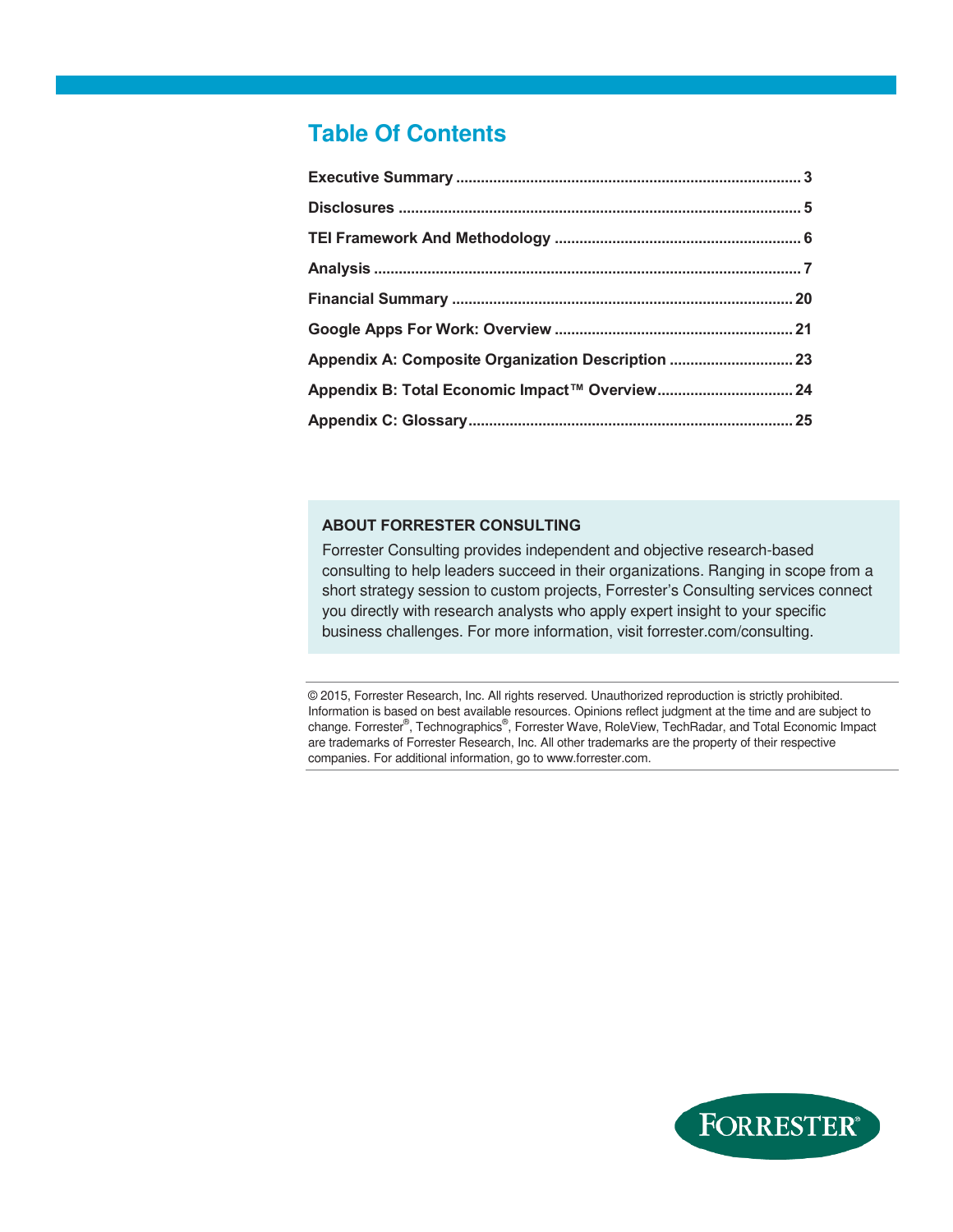### <span id="page-2-0"></span>**Executive Summary**

Google commissioned Forrester Consulting to conduct a Total Economic Impact™ (TEI) study and examine the potential return on investment (ROI) enterprises may realize by deploying Google Apps for Work. The purpose of this study is to provide readers with a framework to evaluate the potential financial impact of Google Apps for Work on their organizations.

To better understand the benefits, costs, and risks associated with Google Apps for Work, Forrester interviewed several customers with multiple years of experience using Google Apps for Work. Google Apps for Work is a suite of applications that includes Gmail, Google Drive (file storage and sharing), Hangouts (video meetings and chat), Docs, Sheets, Slides,

**Google Apps for Work can improve collaboration and communication and help save costs along with enhancing workforce mobility.** 

**The costs and benefits for a composite organization of 12,000 employees, based on customer interviews, are:** 

- **License costs: \$10 per user per month.**
- **Initial and ongoing costs: \$1,163,395.**
- **Total cost savings and benefits: \$17,083,603.**

Forms, Calendar, and Sites, including security and admin controls. Many organizations around the world are utilizing Google Apps for Work to increase collaboration, engagement, and productivity in an effort to enhance business innovation, improve customer experiences, and streamline business processes. Additionally, they are improving employee engagement by giving their employees the ability to access information and work from anywhere on any device.

Prior to Google Apps for Work, companies had implemented on-premises email, storage, and communication tools that failed to create an all-encompassing communication and collaboration solution. Employees were not able to access documents remotely and collaborate effectively. These limitations led to frustration, loss of productivity, and expensive IT systems that weren't supporting the needs of their workforce. One interviewed organization had to send hard drives all over the country to combine information on local drives. With Google Apps for Work, employees are able to streamline processes that require multiple stakeholders' input, collaborate in real time using Google Docs, and have true mobility to work from any device, anywhere. Said a corporate technology senior director: ". . . Besides saving money and allowing us to be way more productive than we ever were, it has changed our culture completely. . . . It's allowed us to really go where we never thought we could go, where we have to go twice as fast as everybody else. Everybody has to be able to collaborate with everybody else. . . . We have to be able to do it from anywhere. It has changed the way that we think around here completely."

#### **GOOGLE APPS FOR WORK IMPROVES COLLABORATION AND COMMUNICATION**

Our interviews with six existing customers and subsequent financial analysis found that a composite organization of 12,000 employees and 10,000 Google Apps for Work users experienced the risk-adjusted ROI and benefits shown in Figure 1.

The composite organization realized benefits of \$17.1 million versus implementation costs of \$4.2 million, adding up to a net present value (NPV) of \$12.9 million. This translates to benefits of \$170,836 per 100 users over three years. With Google Apps for Work, Hangouts has transformed how people communicate and meet. Organizational managers can train, assess, and provide feedback to employees without having to travel on-site. The composite organization experienced travel reductions of 12 trips per manager per year, leading to \$2.4 million in annual savings.

#### **FIGURE 1**

**Financial Summary Showing Three-Year Risk-Adjusted Results** 



Source: Forrester Research, Inc.



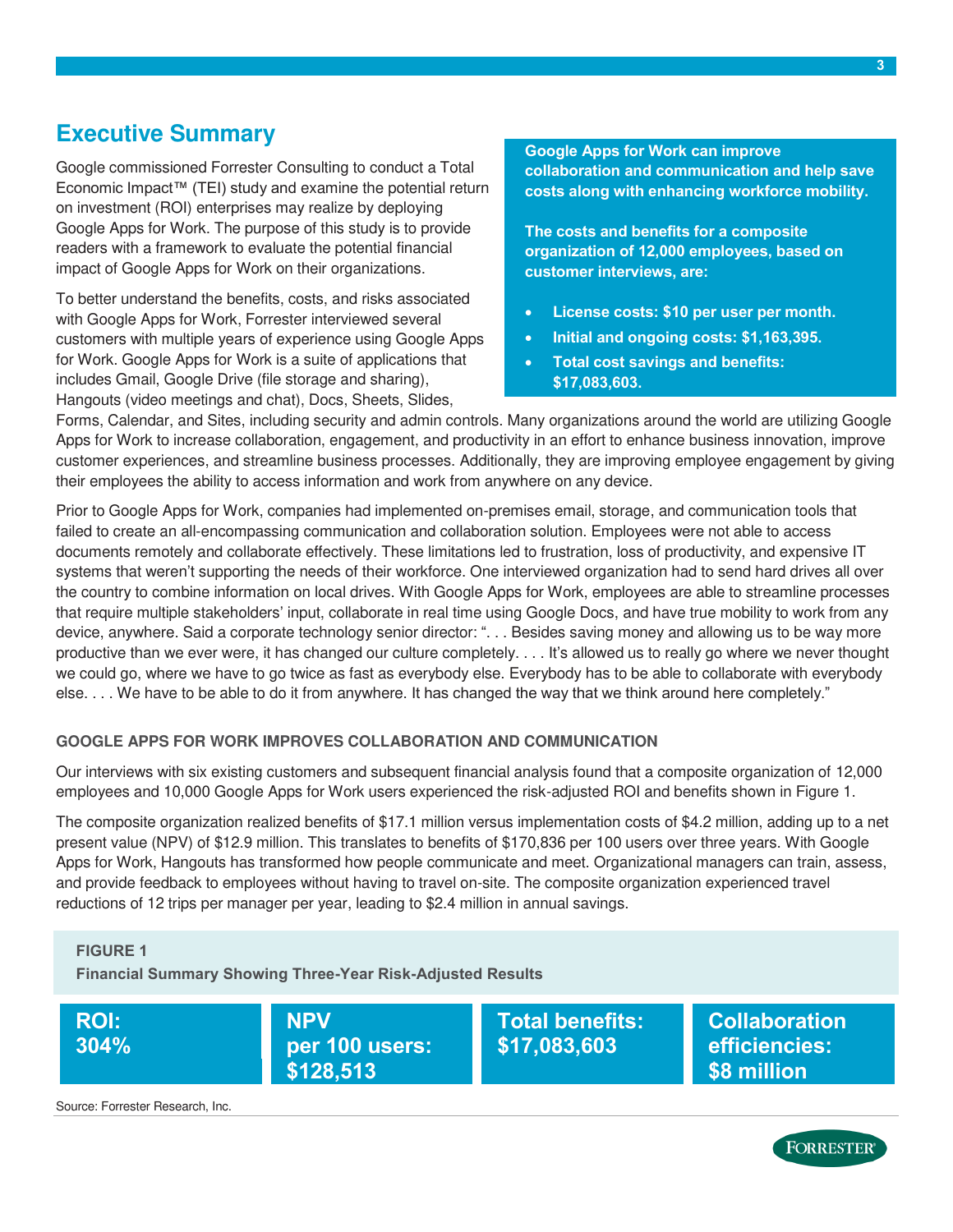- **› Benefits.** The composite organization experienced the following risk-adjusted benefits that represent those experienced by the interviewed companies:
	- **Increased collaboration efficiency led to \$8,013,311 in savings.** With the ability to collaborate in real-time using Google Docs, Sheets, and Slides; create project collaboration spaces in Google Sites; and easily access and share files, even on the go, with Google Drive, employees were able to streamline business processes while collaborating more effectively, leading to a time savings range across the organization of 15 minutes to 2 hours per week per employee.
	- **Improved mobility reduced travel costs by \$5,371,600.** Mobility allows employees to work in the moment. Whether on the go commuting to work or at a client site, employees are able to be more efficient with their time and improve their responsiveness. Being able to utilize personal devices including the iPhone, iPad, and Android has increased engagement, leading to greater agility across the organization. Furthermore, the ability for employees to work from home, remote offices, or in the field has reduced the need to travel on-site for in-person meetings like trainings or annual evaluations. Overall, mobility creates an environment where employees are able to work together, share ideas, innovate, evaluate decisions, and improve business performance without having to be in a physical office.
	- **A cloud-based solution reduced legacy IT costs by \$502,979.** Google's cloud-based file storage and email solution removed the dependency for on-premises legacy servers and storage, reducing maintenance costs and allowing IT to focus on more impactful activities.
	- **A new telephony solution resulted in legacy telephony cost savings of \$3,195,713.** Google Hangouts provides the communication platform for conferencing and calling, leading to a reduction in telephone services and reduced conferencing services.
- **› Costs.** The composite organization experienced the following risk-adjusted costs:
	- **Software licensing fees of \$3,068,881 over three years, or \$10 per user per month.** These are the monthly Google Apps for Work license costs.
	- **Professional services fees of \$231,000, or \$23 per user over six months.** Google Apps for Work recommends the use of a third-party integrator during the implementation and rollout of the software for medium to large organizations.
	- **Third-party change management costs of \$231,818, or \$23 per user.** Change management is critical in ensuring high adoption rates and maximizing collaboration and improvements. Through the use of a third-party change management service and in conjunction with Google's support through transformation sessions, our composite organization required five months of support in the first year.
	- **Internal training costs of \$700,576, or \$70 per user over three years.** While many employees use Google Apps in their personal lives, making adoption relatively easy and intuitive, internal training is suggested to ensure collaboration and productivity improvements are maximized**.** These costs represent the hours employees will spend in training classes and utilizing eLearning sessions.

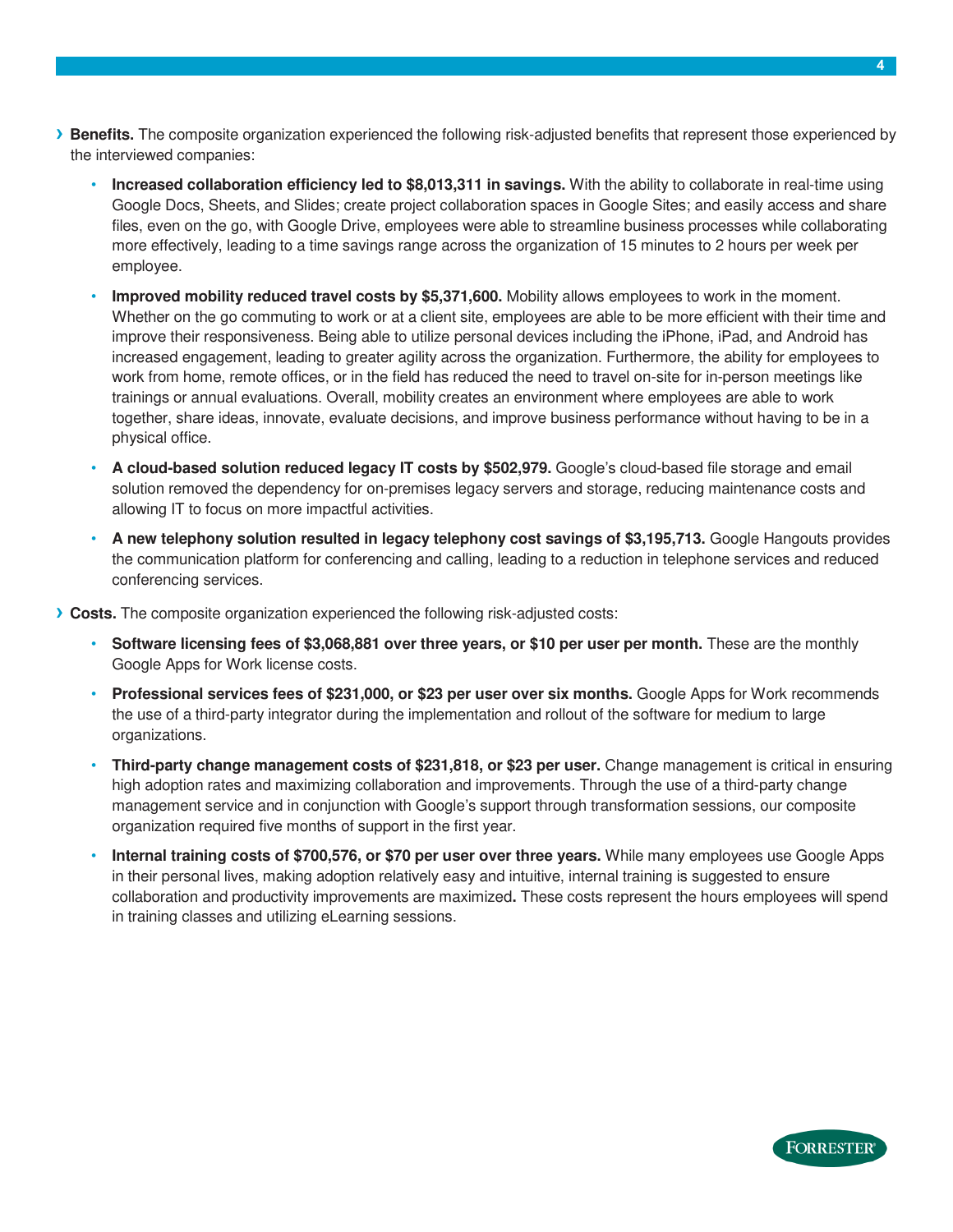### <span id="page-4-0"></span>**Disclosures**

The reader should be aware of the following:

- **›** The study is commissioned by Google and delivered by Forrester Consulting. It is not meant to be used as a competitive analysis.
- **›** Forrester makes no assumptions as to the potential ROI that other organizations will receive. Forrester strongly advises that readers use their own estimates within the framework provided in the report to determine the appropriateness of an investment in Google Apps for Work.
- **›** Google reviewed and provided feedback to Forrester, but Forrester maintains editorial control over the study and its findings and does not accept changes to the study that contradict Forrester's findings or obscure the meaning of the study.
- **›** Google provided the customer names for the interviews but did not participate in the interviews.

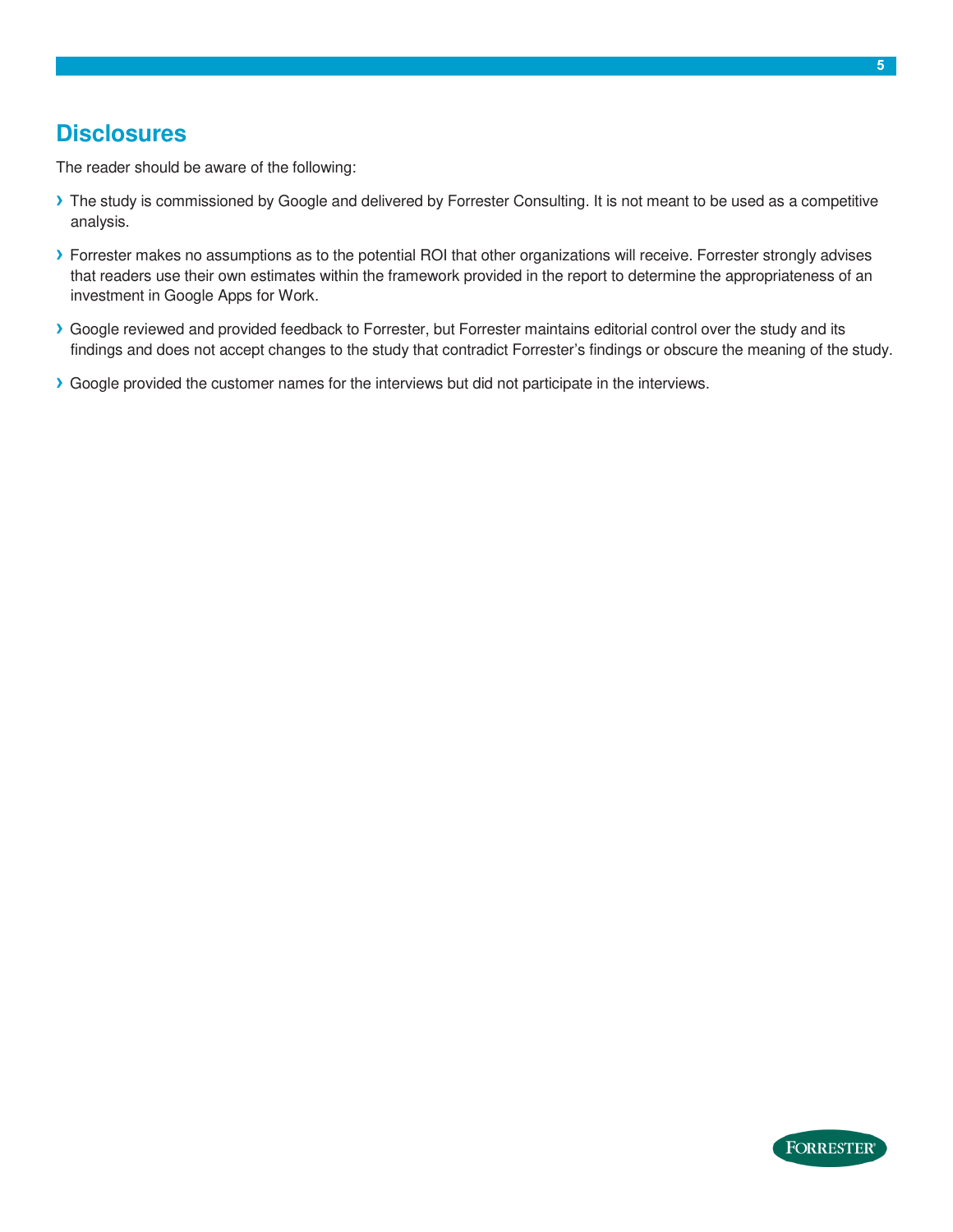# <span id="page-5-0"></span>**TEI Framework And Methodology**

#### **INTRODUCTION**

From the information provided in the interviews, Forrester has constructed a Total Economic Impact (TEI) framework for those organizations considering implementing Google Apps for Work. The objective of the framework is to identify the cost, benefit, flexibility, and risk factors that affect the investment decision, to help organizations understand how to take advantage of specific benefits, reduce costs, and improve the overall business goals of winning, serving, and retaining customers.

#### **APPROACH AND METHODOLOGY**

Forrester took a multistep approach to evaluate the impact that Google Apps for Work can have on an organization (see Figure 2). Specifically, we:

- **›** Interviewed Google marketing, sales, and product personnel, along with Forrester analysts, to gather data relative to Google Apps for Work and the marketplace for Google Apps for Work.
- **›** Interviewed six organizations currently using Google Apps for Work to obtain data with respect to costs, benefits, and risks.
- **›** Designed a composite organization based on characteristics of the interviewed organizations (see Appendix A).
- **›** Constructed a financial model representative of the interviews using the TEI methodology. The financial model is populated with the cost and benefit data obtained from the interviews as applied to the composite organization.
- **›** Risk-adjusted the financial model based on issues and concerns the interviewed organizations highlighted in interviews. Risk adjustment is a key part of the TEI methodology. While interviewed organizations provided cost and benefit estimates, some categories included a broad range of responses or had a number of outside forces that might have affected the results. For that reason, some cost and benefit totals have been risk-adjusted and are detailed in each relevant section.

Forrester employed four fundamental elements of TEI in modeling Google Apps for Work's service: benefits, costs, flexibility, and risks.

Given the increasing sophistication that enterprises have regarding ROI analyses related to IT investments, Forrester's TEI methodology serves to provide a complete picture of the total economic impact of purchase decisions. Please see Appendix B for additional information on the TEI methodology.



Source: Forrester Research, Inc.

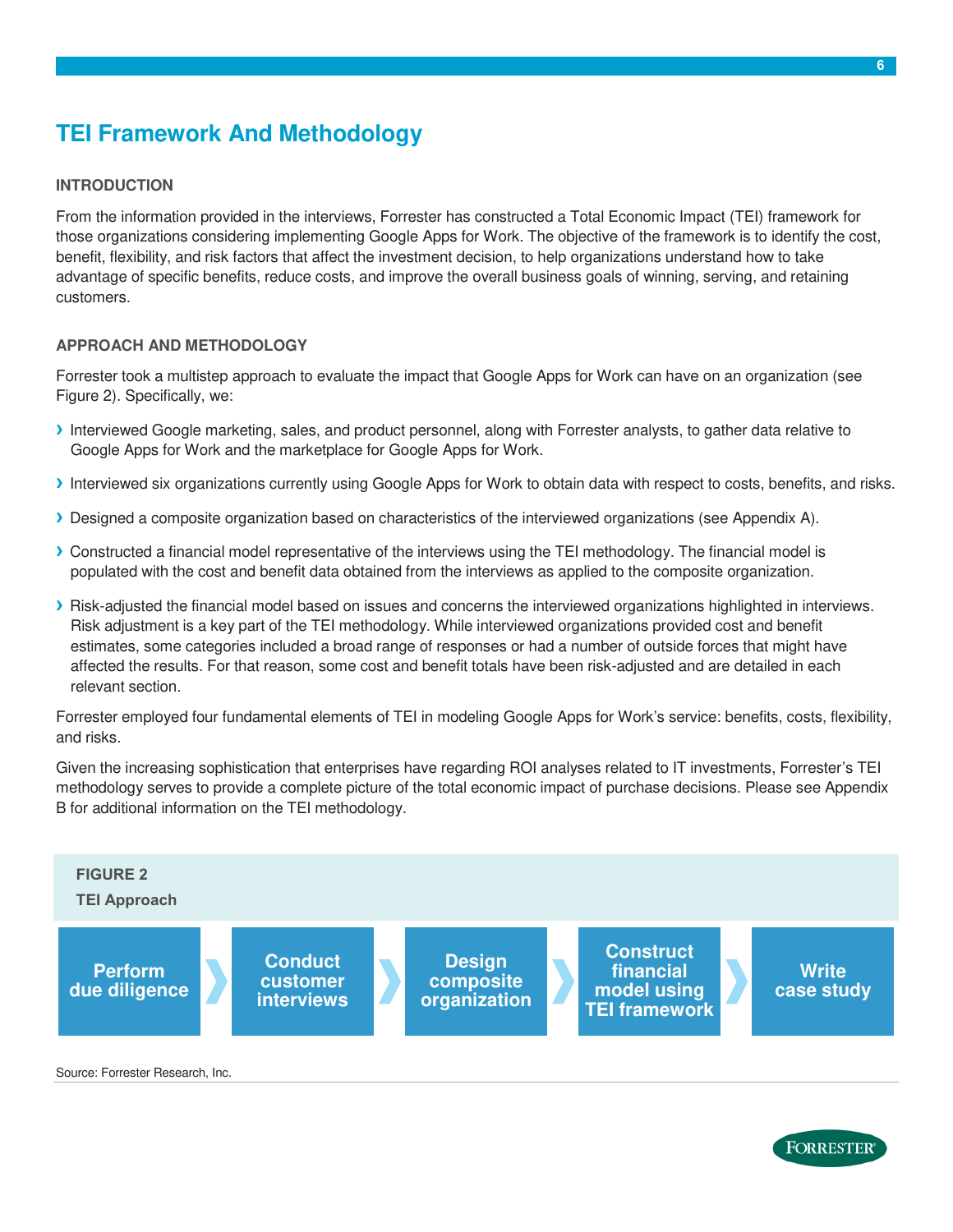# <span id="page-6-0"></span>**Analysis**

#### **COMPOSITE ORGANIZATION**

For this study, Forrester conducted a total of six interviews with representatives from the following companies, which are global Google customers:

- **›** A global company employing 1,400 in the media industry and reaching 275 million digital consumers around the globe each month. Based in the US, this organization has offices in the UK and China as well.
- **›** Rentokil Initial, a London-based organization with 28,000 employees and 14,000 Google Apps for Work users. This organization has many offices throughout the world, with 80% of its employees working in the field. Google Apps for Work has been critical in supporting a large amount of acquisitions in the US over the past five years. Google Apps has allowed it to quickly integrate acquired companies into the same communication and collaboration platform, allowing employees to work together and share ideas sooner and helping to ensure success in the acquisition.
- **›** A creative professional company, Imagination, headquartered in London with 22 offices around the world. This organization has a distributed workforce operating in 1,150 cities and 73 countries. With 1,200 Google Apps for Work users, Imagination has been able to empower its global workforce and leverage Google Drive and Sites as a content management system, supporting more than 500,000 tagged product images, videos, and case studies.
- **›** A European online travel agency with 1,900 employees, all of whom are Google Apps for Work users.
- **›** A multibillion Euro chemical manufacturing company. This organization employs 30,000 people (20,000 Google Apps for Work users) and has offices and plants scattered throughout Europe and Asia.
- **›** A US-based manufacturing company with 12,000 Google Apps for Work users. This business-to-business (B2B) organization has offices in the UK, China, and Australia.

Based on the interviews, Forrester constructed a TEI framework, a composite company, and an associated ROI analysis that illustrates the areas financially affected. The composite organization that Forrester synthesized from these results represents an organization with the following characteristics:

- **›** A B2B multinational services company with offices located throughout the world.
- **›** 12,000 employees, with 10,000 Google Apps for Work users.
- **›** Annual revenue of \$4 billion.
- **›** Four hundred managers overseeing employees who are spread out across many offices and in the field.

After an extensive RFP and business case process evaluating multiple vendors, the composite organization chose Google and began deployment:

- **›** The composite organization's goals were to improve collaboration and communication; increase workforce mobility to enable faster decision-making and sharing of ideas; execute more effectively; increase productivity; and increase employee engagement, leading to overall stronger business performance and higher customer satisfaction.
- **›** The composite organization wanted to drive IT cost savings by moving from a legacy on-premises server solution into the cloud.
- **›** A third-party integrator was utilized for the six-month period that included design, pilot, and implementation.

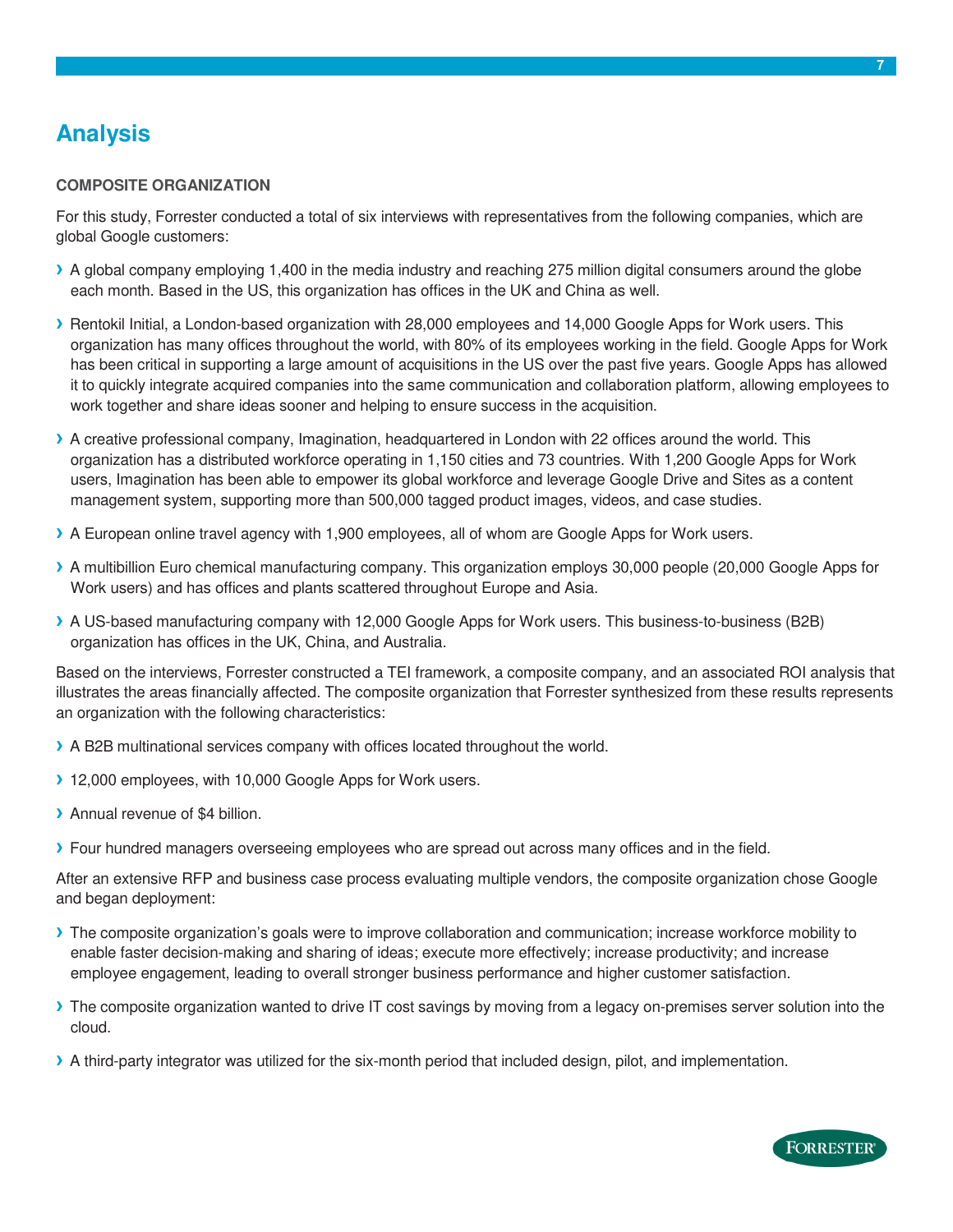- **›** Google Apps for Work was released across all 10,000 employees at the same time, but adoption, or the rate at which employees incorporated the use of Google Apps into the way they worked, ramped over three years (60% in Year 1, 75% in Year 2, and 100% in Year 3).
- **›** Training sessions for all employees were held with online learning guides, and champions within different departments assisted in real-time teaching.
- **›** Adoption and collaboration were accelerated through five months of change management.

*"Google Sites was the hidden gem. . . . We now have over 300 active self-service project sites."*

~Senior director, global media organization

#### **INTERVIEW HIGHLIGHTS**

In the age of the customer, companies across the globe are facing increasing pressures to stay competitive and meet their customers' needs. Google Apps for Work transforms the way people work, and with the right tools and increased engagement, employees are now sharing ideas, sitting in on meetings remotely, and partnering with subject matter experts they previously wouldn't have. The result has been an increase in innovation, leading to better quality of service and higher customer satisfaction. In addition, many IT organizations are also under cost pressures to help contribute to the bottom line. One IT leader we interviewed has a mission to specifically grow collaboration and engagement within his organization through the use of technology.

While the reasons for investing in Google Apps for Work differed across many organizations, there were some commonalities. Most interviewed companies expressed their interest in transforming the way their organization worked through increasing collaboration, mobility, and innovation. These variables, along with antiquated communication systems, have driven the need for our composite organization to choose Google Apps for Work.

The interviews revealed that Google Apps for Work enabled the following:

**› Mobility.** Google Apps for Work, with its mobile apps for iOS and Android, allows employees to access files, send emails, join video calls, and collaborate in real time within documents from wherever required. This ability has driven increased

engagement throughout the organization, not only increasing innovation but employee morale as well. Many of the interviewed managers have been able to be more flexible with their teams' working environments, allowing employees to work from home at certain times of the day to avoid traffic or reducing driving between local offices through the use of Hangouts rather than holding in-person meetings. A large savings was due to a reduction in management travel related to annual assessments or quarterly trainings that once had to be done in person but are now being delivered virtually with Google Hangouts.

**› Collaboration.** Google Apps for Work has created an advantage for organizations with real-time collaboration, version control, and time savings capabilities. With Google Slides, week-long processes that once required many employees to email their slides to a central contact for consolidation now only take minutes to finalize, as real-time consolidation can take place. With Google Hangouts and Docs, in-meeting collaboration sessions have become more common across organizations, shortcutting

*"If we need to get together on a Google Hangout and talk something through, everyone would be looking at the same thing. They can all be updating at the same time. That's a tremendous value."*

~ Strategic infrastructure planning manager, global manufacturing company

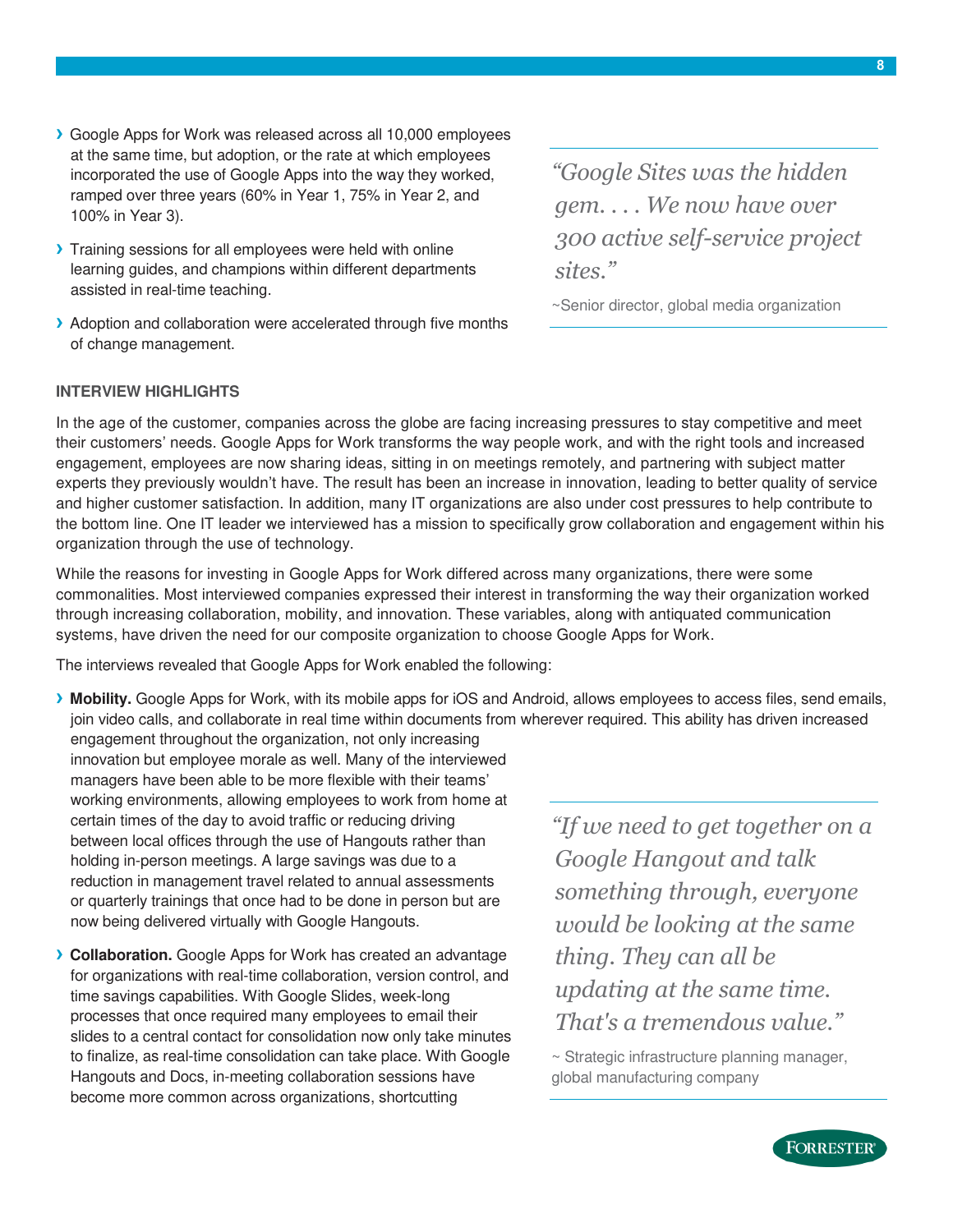discussions and reducing meeting times. One IT leader has seen firsthand how collaboration sessions can reduce meetings from hours to minutes in an example he discussed with 20 people collaborating in a Google Doc at the same time. This meeting was organized to brainstorm and build solutions. A moderator was designated to lay out the ground rules and structure to help focus the work and conversation and maintain the goal of imagining and creating. Other organizations have seen increased coordination between upper and lower management, stating a 30% savings in people's time by using Google Docs. Another company tasked its top scientists to improve its forecast accuracy, which was a major undertaking requiring the collaboration of experts across three different locations. The interviewed leader stated, "There is no way that we could have ever done this as a team spread out throughout

*"We introduced them to Hangouts . . . and they've had a 40% reduction in their management travel costs."*

~Keith Chisholm, program director, Rentokil Initial

the country without Google Apps, without being able to do multiple Hangouts, without being able to share documents . . . [and without a collaborative culture this wouldn't have been successful]."

**› Modernized email and communications.** The cloud-based communication and collaboration platform has allowed the organization to decommission its legacy email and storage servers, saving on maintenance and support along with reducing growth and replacement costs. Additionally, the cloud-based environment enables employees to seamlessly access documents, emails, and other files on smartphones, tablets, or laptops. Enabling companies to be more responsive to customers and clients ultimately leads to improved customer satisfaction. Through the use of Hangouts, employees can now communicate with colleagues whenever and wherever. This allows questions to be answered on the go and improves the way employees work and communicate. One corporate IT head said, "For me, [Hangouts] was a change of life. . . . I no longer use the telephone."

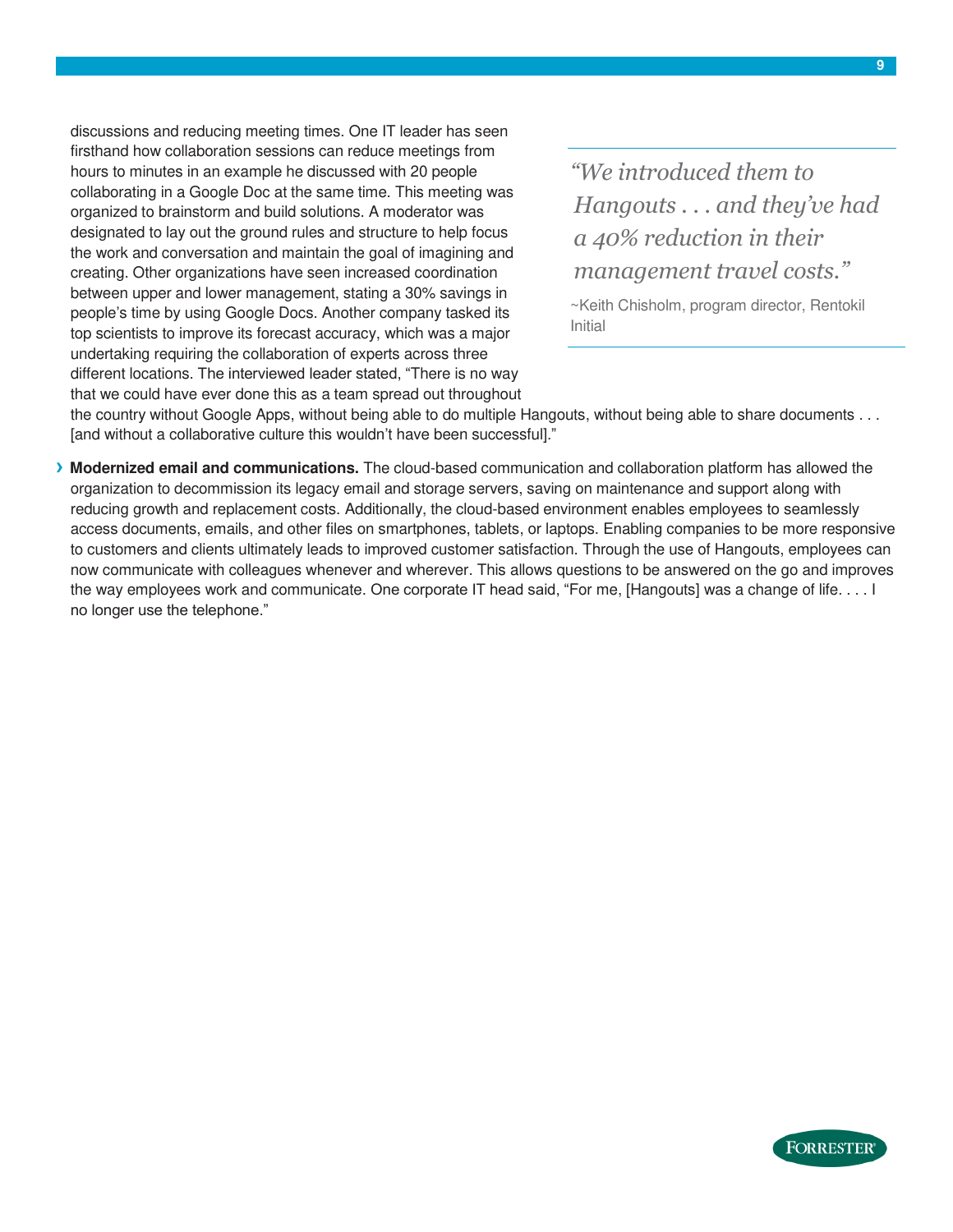#### **BENEFITS**

The composite organization experienced a number of quantified benefits in this case study:

- **›** Increased collaboration efficiency enables the sharing of ideas, documents, spreadsheets and presentations across many locations globally, resulting in product improvements, enhanced business processes, and higher productivity.
- **›** Improved mobility provides employees flexibility in their working environments, reducing the amount of wasted travel time and leading to increased morale and engagement.
- **›** Reduced legacy IT costs were realized by avoiding the purchase of new servers and storage.
- **›** Telephony savings were achieved through reduced telephone service needs and lower conferencing service demand.



#### **Increased Collaboration Efficiency**

The composite organization indicated that a key benefit from the Google Apps for Work implementation was an increase in employee collaboration through the use of Google Drive, Docs, Sheets, Slides, and Hangouts. Employees from the composite organization are now able to work in the same document, presentation, or spreadsheet at the same time and utilize Hangouts to hold collaboration sessions while including geographically remote colleagues. As a result, the composite organization's highly collaborative workers, who make up half the Google Apps for Work users and are defined as those who would realize the most benefit from collaboration tools, are realizing 1 to 2 hours of savings per week among a variety of processes, while less collaborative workers are experiencing 25%, or 15 to 30 minutes of savings per week. Examples of process improvements include:

- **›** Having the most current documents at the beginning of a meeting, which creates efficiencies and ensures everyone has the correct information.
- **›** Holding collaboration sessions reduced post meeting workload, back and forth messaging, and improved overall speed to finalize documents.
- **›** Accessing and automatically consolidating emailed documents.
- **›** Accessing information and documents from anywhere, leading to increased productivity.

Following the Google Apps for Work implementation, the composite organization realized 32.5 hours of employee efficiencies per week. The annual technology adoption rate, or the rate at which employees incorporated the use of Google Apps into the way they work, was 60% in Year 1, growing to 100% in Year 3. As a result, the composite organization saved 39,000 hours in Year 1; 75,319 hours in Year 2; and 137,917 hours in Year 3. At an average wage of \$45 per hour for each Google Apps user, the total benefit from increased collaboration efficiency over the three years was \$9,427,425, or about \$943 per user.

Interviewed organizations provided a broad range of collaboration efficiency improvements, since there are a variety of outside forces that might also affect this. To compensate, this benefit was risk-adjusted and reduced by 15%. The risk-adjusted total benefit resulting from improved collaboration over the three years was \$8,013,311, or about \$801 per user. See the section on Risks for more detail.

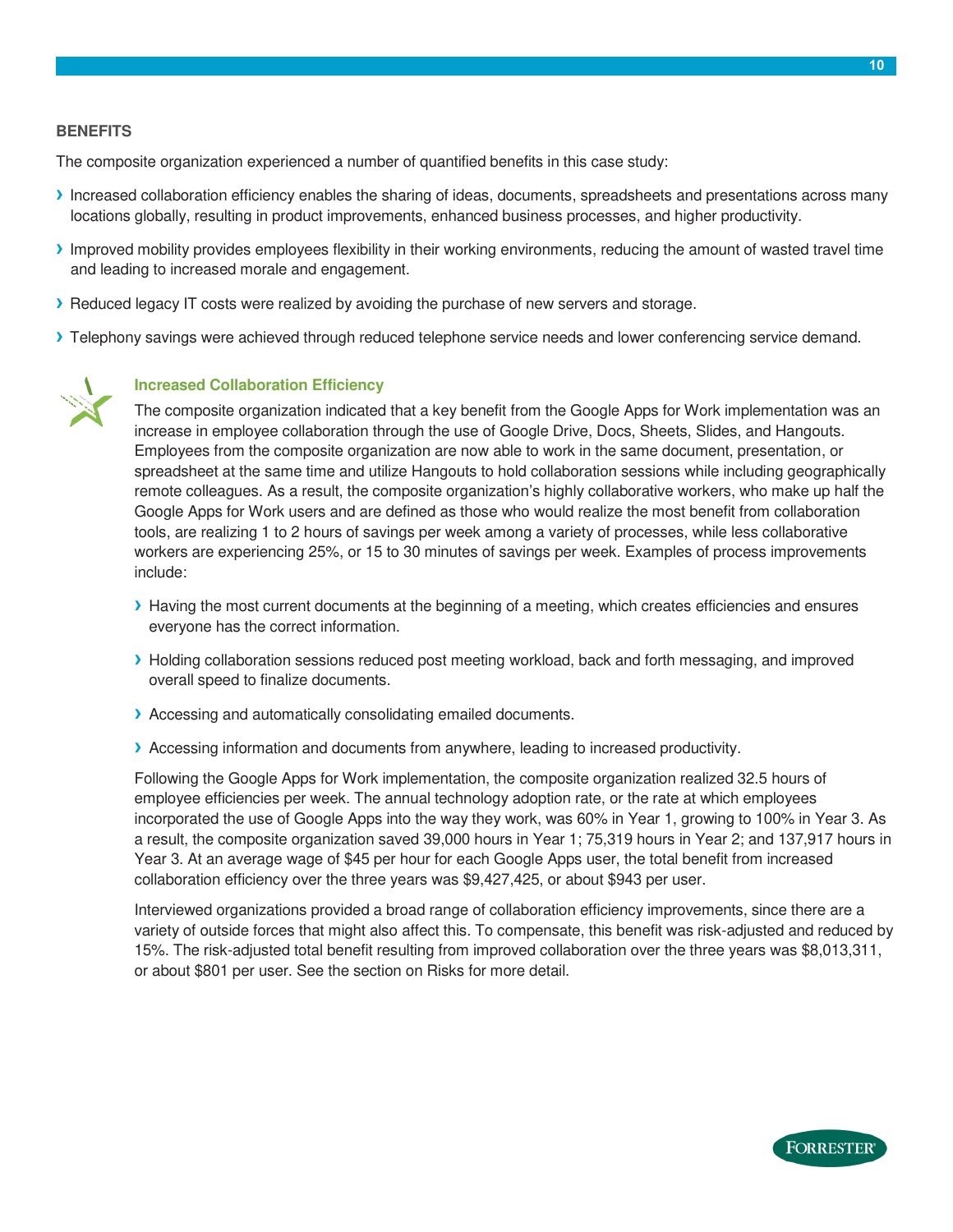#### **TABLE 1**

**Collaboration Efficiency Improvements** 

| Ref.           | <b>Metric</b>                                                                      | <b>Calculation</b>                                  | <b>Initial</b> | Year <sub>1</sub> | Year <sub>2</sub> | Year <sub>3</sub> |
|----------------|------------------------------------------------------------------------------------|-----------------------------------------------------|----------------|-------------------|-------------------|-------------------|
| A1             | Number of Google Apps<br>for Work users                                            |                                                     |                | 10,000            | 10,300            | 10,609            |
| A <sub>2</sub> | Adoption rate                                                                      |                                                     |                | 60%               | 75%               | 100%              |
| A3             | Hourly rate per employee                                                           |                                                     |                | \$45.00           | \$46.35           | \$47.74           |
| A4             | Number of hours saved<br>per highly collaborative<br>workers annually              | Employees save 1 to 2 hours per<br>week             |                | 52                | 78                | 104               |
| A <sub>5</sub> | Number of hours saved<br>per less collaborative<br>workers annually                | 25% of highly collaborative worker<br>hours saved   |                | 13.0              | 19.5              | 26.0              |
| A <sub>6</sub> | Percent of highly<br>collaborative workers<br>using Google Apps for<br><b>Work</b> |                                                     |                | 50%               | 50%               | 50%               |
| A7             | Percent of less<br>collaborative workers<br>using Google Apps for<br><b>Work</b>   | $1 - A6$                                            |                | 50%               | 50%               | 50%               |
| A <sub>8</sub> | Productivity conversion                                                            |                                                     |                | 20%               | 20%               | 20%               |
| At             | Collaboration efficiency<br>improvements                                           | $(A1*A2*A3*A4*A6*A8)+$<br>$(A1*A2*A3*A5*(1-AB)*AB)$ | \$0            | \$1,755,000       | \$3,491,024       | \$6,584,227       |
|                | Risk adjustment                                                                    | $\downarrow$ 15%                                    |                |                   |                   |                   |
| Atr            | Collaboration<br>efficiency<br>improvements (risk-<br>adjusted)                    |                                                     | \$0            | \$1,491,750       | \$2,967,370       | \$5,596,593       |
|                |                                                                                    |                                                     |                |                   |                   |                   |

Source: Forrester Research, Inc.



#### **Improved Mobility**

Mobility, or the ability for employees to work from anywhere on any device, means employees now have the capability to access Google Apps for Work from their personal device, whether that be an Android, tablet, iPhone, iPad, or personal computer. Across our composite organization, a cultural shift has occurred, increasing the engagement and productivity of employees. Now they are able to access files without using a VPN service, attach files to emails remotely, and join meetings without physically being present, essentially working without boundaries. The composite organization was able to greatly reduce management travel trips by instituting a policy change where managers were required to train and evaluate employees using hangouts rather than in

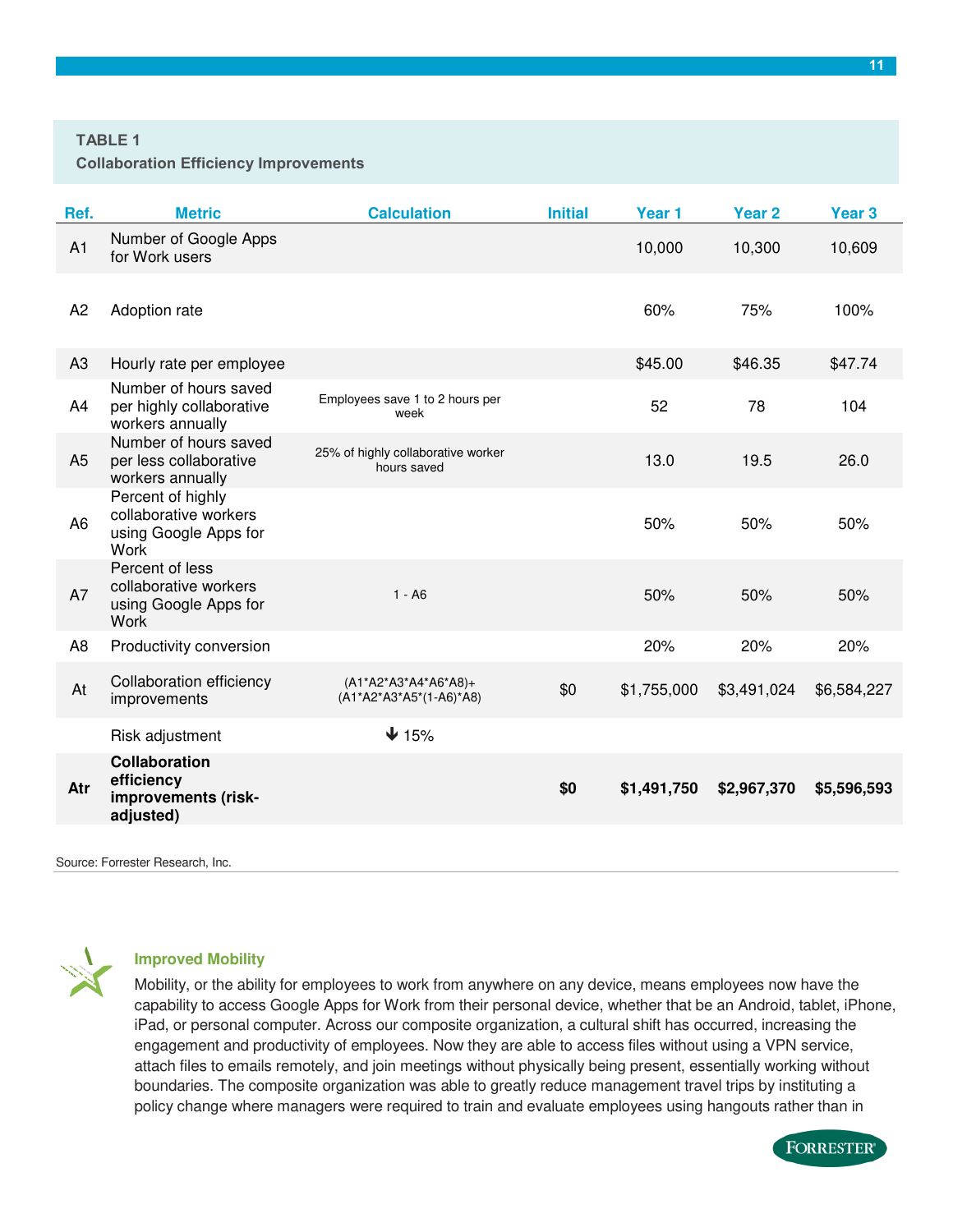person. Since the organization has 400 traveling managers who were taking four trips per year to three separate locations, a decrease of 4,800 trips was seen each year. With the average trip costing \$500, our organization saved \$2.4 million per year, or \$6,000 per manager.

Interviewed organizations provided a broad range of travel savings, since there are a variety of internal and external forces that might also affect this. To compensate, this benefit was risk-adjusted and reduced by 10%. The risk-adjusted total benefit resulting from travel savings over the three years was \$5,371,600, or about \$5,400 per manager per year. See the section on Risks for more detail.

#### **TABLE 2**

#### **Improved Mobility Benefit – Management Travel Savings**

| Ref.           | <b>Metric</b>                                                               | <b>Calculation</b> | <b>Initial</b> | Year 1      | Year <sub>2</sub> | Year 3      |
|----------------|-----------------------------------------------------------------------------|--------------------|----------------|-------------|-------------------|-------------|
| B1             | Number of managers traveling<br>annually                                    |                    |                | 400         | 400               | 400         |
| <b>B2</b>      | Number of locations traveled per<br>manager                                 |                    |                | 3           | 3                 | 3           |
| B <sub>3</sub> | Average trip cost                                                           |                    |                | \$500       | \$500             | \$500       |
| B4             | Trips per year to each location                                             |                    |                | 4           | 4                 | 4           |
| <b>Bt</b>      | Improved mobility benefit -<br>management travel savings                    | B1*B2*B3*B4        | \$0            | \$2,400,000 | \$2,400,000       | \$2,400,000 |
|                | Risk adjustment                                                             | $\bigvee$ 10%      |                |             |                   |             |
| <b>Btr</b>     | Improved mobility benefit -<br>management travel savings<br>(risk-adjusted) |                    | \$0            | \$2,160,000 | \$2,160,000       | \$2,160,000 |
|                |                                                                             |                    |                |             |                   |             |

Source: Forrester Research, Inc.



#### **Reduced Legacy IT Costs**

When migrating to the Google Apps for Work environment, the composite organization was able to remove legacy on-premises servers from operations, realizing approximately \$3,000 of savings per server in the first three years and approximately \$1,500 of maintenance cost savings per server in each of the three years. As the composite organization was able to decommission 100 servers over this time period, the total cost avoidance over three years was \$558,866.

As many of the interviewed organizations realized a varying degree of complete server decommission due mostly to internal variables, a risk adjustment decrease of 10% has been applied to these results. The risk-adjusted total benefit resulting from reduced legacy IT costs over the three years was \$502,979. Excluding this benefit from the TEI yields a ROI of 292% and an NPV of \$12.3 million over three years. See the section on Risks for more detail.

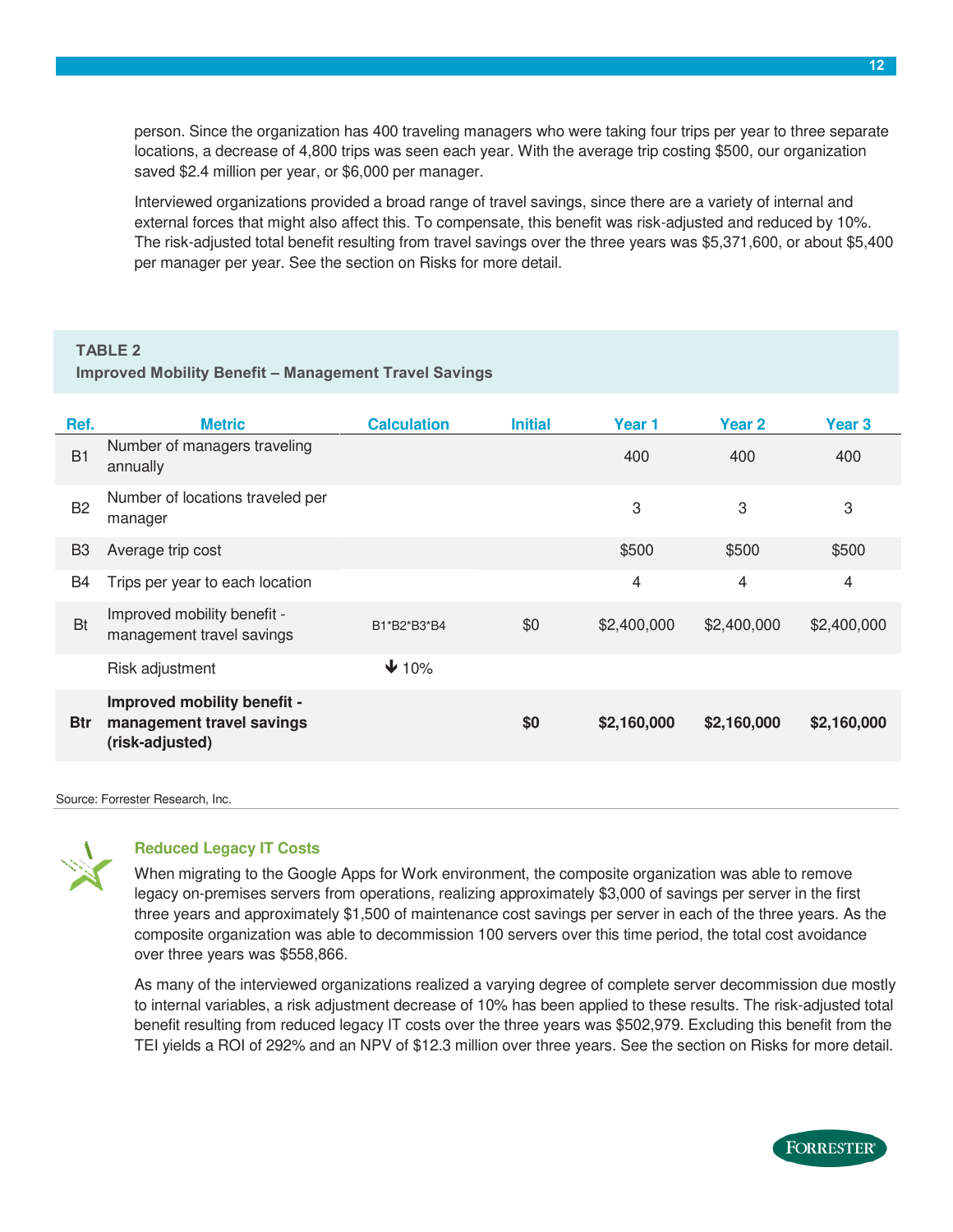#### **TABLE 3**

| Ref.           | <b>Metric</b>                                      | <b>Calculation</b>                       | <b>Initial</b> | Year 1    | Year <sub>2</sub> | Year 3    |
|----------------|----------------------------------------------------|------------------------------------------|----------------|-----------|-------------------|-----------|
| C <sub>1</sub> | Number of servers avoided over<br>three years      |                                          |                | 100       | 100               | 100       |
| C <sub>2</sub> | Adoption rate                                      |                                          |                | 60%       | 75%               | 100%      |
| C <sub>3</sub> | Number of servers avoided each<br>year             | C1*C2 - sum of previous<br>years         |                | 60        | 15                | 25        |
| C4             | Average cost per server                            |                                          |                | \$3,000   | \$3,090           | \$3,183   |
| C <sub>5</sub> | Annual maintenance cost per<br>server              |                                          |                | \$1,500   | \$1,545           | \$1,591   |
| Ct             | Reduced legacy IT costs                            | $C3*C4+(C3+sum$ of<br>previous years)*C5 | \$0            | \$270,000 | \$162,225         | \$238,703 |
|                | Risk adjustment                                    | $\bigvee$ 10%                            |                |           |                   |           |
| Ctr            | <b>Reduced legacy IT costs (risk-</b><br>adjusted) |                                          | \$0            | \$243,000 | \$146,003         | \$214,832 |
|                | Source: Forrester Research, Inc.                   |                                          |                |           |                   |           |



#### **Legacy Telephony Savings**

The composite organization realized savings in two telephony categories. The first was the cost savings related to telephone services. Through the use of Google Hangouts, the organization was able to remove 7,800 phones from use over three years, resulting in \$3,378,590 savings (present value). The second was the reduction in demand for conferencing services. Again, Google Hangouts was being adopted in place of the legacy conferencing services, saving the company \$616,051 over three years (present value) (see Table 4 for more details).

Interviewed organizations provided a broad range of telephony savings, since there are a variety of internal and external forces that might also affect this. To compensate, this benefit was risk-adjusted and reduced by 20%. The risk-adjusted total benefit resulting from legacy telephony savings over the three years was \$3,195,713. See the section on Risks for more detail.

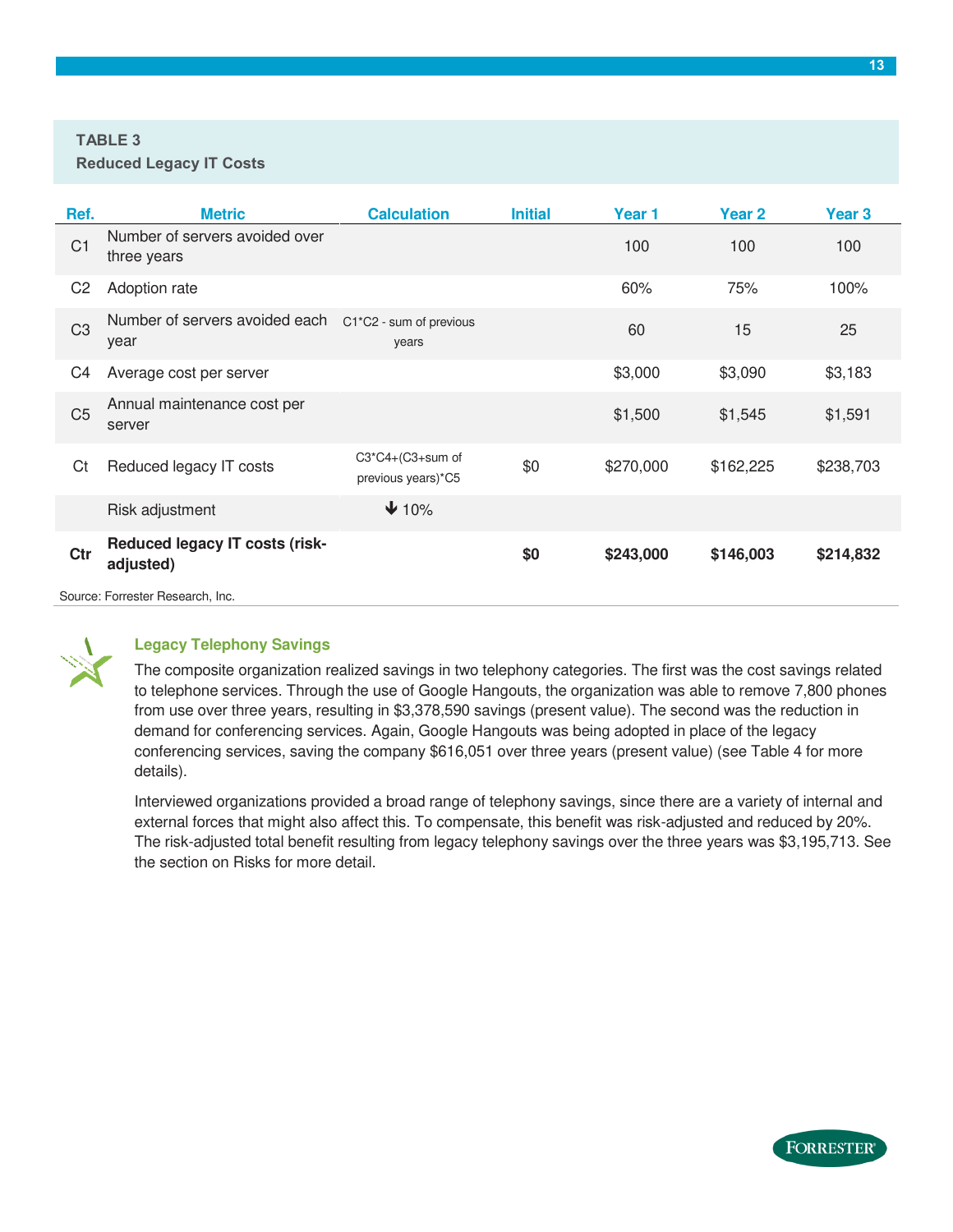#### **TABLE 4**

| Ref.           | <b>Metric</b>                                                   | <b>Calculation</b>                      | <b>Initial</b> | Year 1      | Year <sub>2</sub> | Year 3      |
|----------------|-----------------------------------------------------------------|-----------------------------------------|----------------|-------------|-------------------|-------------|
| D <sub>1</sub> | Number of phones planned to<br>be retired over next three years | 7,800 to be retired<br>over three years |                | 7,800       | 7,800             | 7,800       |
| D <sub>2</sub> | Adoption rate                                                   |                                         |                | 60%         | 75%               | 100%        |
| D <sub>3</sub> | Number of phones to be retired<br>each year                     | $D1^*D2$                                |                | 4,680       | 5,850             | 7,800       |
| D4             | Annual service cost per phone                                   |                                         |                | \$226       | \$226             | \$226       |
| D <sub>5</sub> | Annual conferencing services<br>cost                            |                                         |                | \$321,429   | \$321,429         | \$321,429   |
| D <sub>6</sub> | Annual conference plan<br>savings                               | $D5^*D2$                                |                | \$192,857   | \$241,071         | \$321,429   |
| Dt             | Telephony cost savings                                          | $D3^*D4+D6$                             | \$0            | \$1,250,537 | \$1,563,171       | \$2,084,229 |
|                | Risk adjustment                                                 | $\sqrt{20\%}$                           |                |             |                   |             |
| Dtr            | <b>Telephony cost savings</b><br>(risk-adjusted)                |                                         | \$0            | \$1,000,430 | \$1,250,537       | \$1,667,383 |
|                | Source: Forrester Research, Inc.                                |                                         |                |             |                   |             |

#### **Total Benefits**

Table 5 shows the total of all benefits across the four areas listed above, as well as present values (PVs) discounted at 10%. Over three years, the composite organization expects risk-adjusted total benefits to be a PV of \$17,083,603, or \$170,836 per 100 users.

#### **TABLE 5**

**Total Benefits (Risk-Adjusted)** 

| Ref.       | <b>Benefit Category</b>                                     | <b>Initial</b> | Year 1      | Year 2      | Year <sub>3</sub> | <b>Total</b> | <b>Present Value</b> |
|------------|-------------------------------------------------------------|----------------|-------------|-------------|-------------------|--------------|----------------------|
| Atr        | Collaboration efficiency<br>improvements                    | \$0            | \$1,491,750 | \$2,967,370 | \$5,596,593       | \$10,055,713 | \$8,013,311          |
| <b>Btr</b> | Improved mobility<br>benefit - management<br>travel savings | \$0            | \$2,160,000 | \$2,160,000 | \$2,160,000       | \$6,480,000  | \$5,371,600          |
| Ctr        | Server cost avoidance                                       | \$0            | \$243,000   | \$145,003   | \$214,832         | \$603,835    | \$502,979            |
| Dtr        | Felephony cost savings                                      | \$0            | \$1,000,430 | \$1,250,537 | \$1,667,383       | \$3,918,350  | \$3,195,713          |
|            | <b>Total benefits (risk-</b><br>adjusted)                   | \$0            | \$4,895,180 | \$6,523,910 | \$9,638,808       | \$21,057,897 | \$17,083,603         |
|            | Source: Forrester Research, Inc.                            |                |             |             |                   |              |                      |

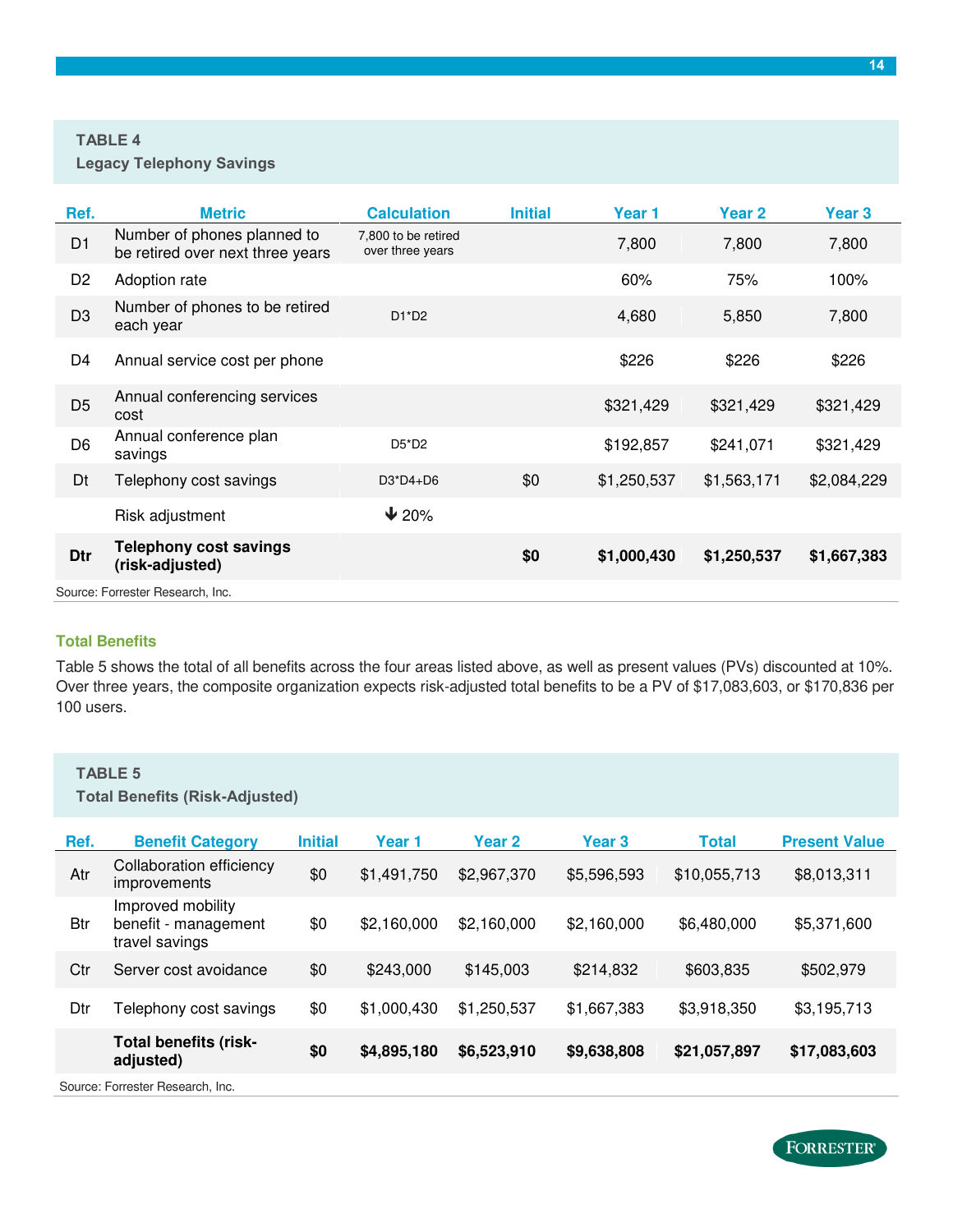#### **COSTS**

The composite organization experienced a number of costs associated with the Google Apps for Work solution:

- **›** Software license fees.
- **›** Professional services.
- **›** Change management fees.
- **›** Internal training costs.

These represent the mix of internal and external costs experienced by the composite organization for initial planning, implementation, and ongoing maintenance associated with the solution.



#### **Software Licensing Fees**

Google Apps for Work has a very simple licensing structure. The cost incurred by our composite organization was \$10 per user per month. With 10,000 users in Year 1 and growing at 3% per year, our composite organization paid a total of \$3,068,881 in software licensing fees over three years, or about \$12,000 per 100 users per year.

### **TABLE 6**

**Software Costs** 

| Ref.           | <b>Metric</b>                           | <b>Calculation</b> | <b>Initial</b> | Year 1      | <b>Year 2</b> | Year 3      |
|----------------|-----------------------------------------|--------------------|----------------|-------------|---------------|-------------|
| E1             | Annual license fees per user            | \$10/user/month    |                | \$120       | \$120         | \$120       |
| E <sub>2</sub> | Number of Google Apps for<br>Work users |                    |                | 10.000      | 10.300        | 10.609      |
| Etr            | Software license fees                   | $E1*E2$            | \$0            | \$1,200,000 | \$1,236,000   | \$1,273,080 |
|                | Oranger Francesco Descende des          |                    |                |             |               |             |

Source: Forrester Research, Inc.



#### **Professional Services**

The composite organization hired a Google-recommended third-party integrator to help with the implementation of Google Apps for Work. The implementation took six months from design to deployment and cost \$35,000 per month on average. The total cost incurred by the composite organization over the initial six months was \$210,000.

Professional services are more variable from organization to organization, depending on complexity of implementation and the project timeline. To compensate, this cost was risk-adjusted up by 10%. The riskadjusted cost of annual maintenance over the three years was \$231,000. See the section on Risks for more detail.

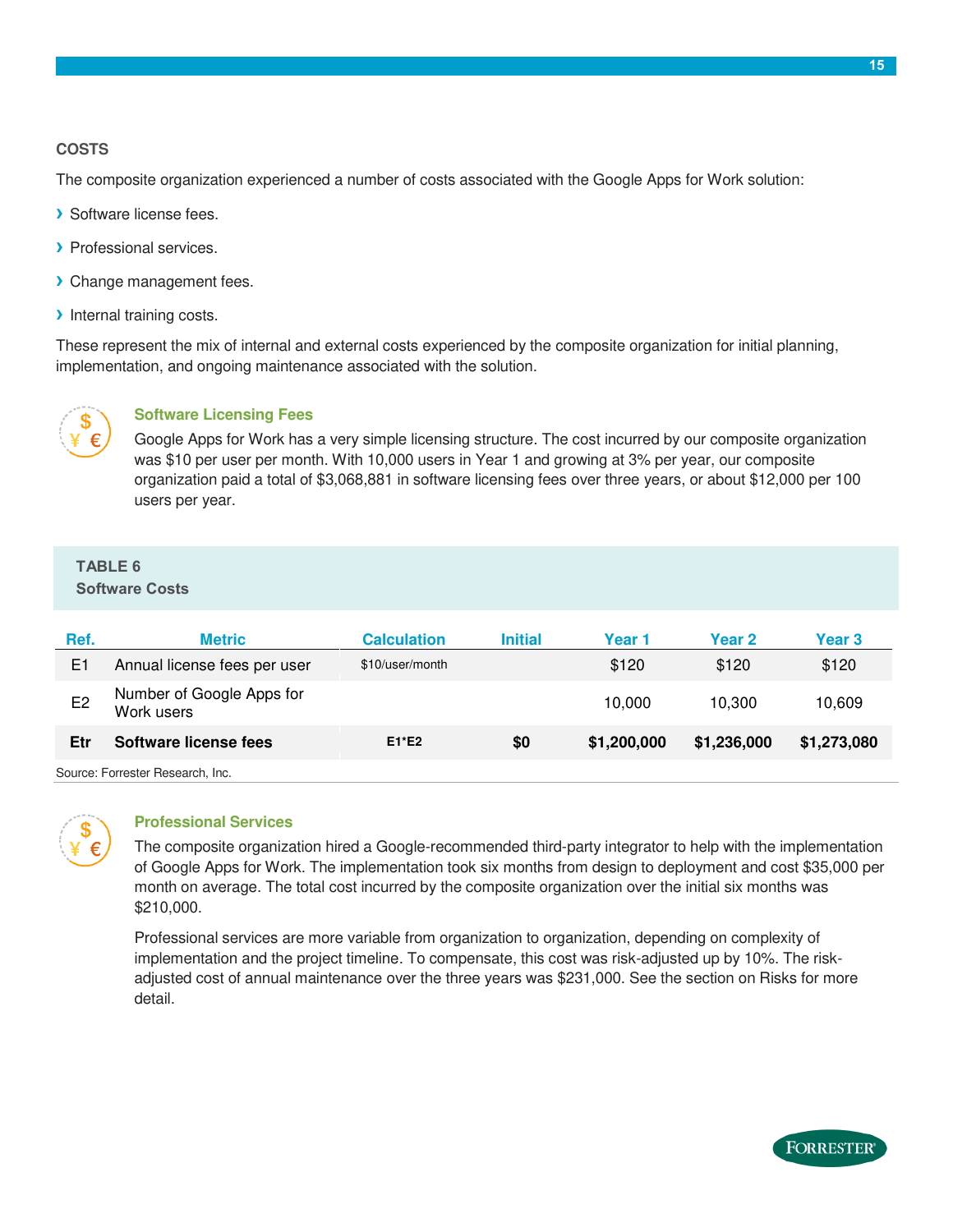#### **TABLE 7**

**Professional Services** 

| Ref.           | <b>Metric</b>                                                      | <b>Calculation</b> | <b>Initial</b> | Year 1 | Year <sub>2</sub> | <b>Year 3</b> |
|----------------|--------------------------------------------------------------------|--------------------|----------------|--------|-------------------|---------------|
| F <sub>1</sub> | Implementation time (months)                                       |                    | 6              |        |                   |               |
| F <sub>2</sub> | Professional services fees per<br>month                            |                    | \$35,000       |        |                   |               |
| Ft             | Professional services (third-party<br>integrator)                  | $F1*F2$            | \$210,000      | \$0    | \$0               | \$0           |
|                | Risk adjustment                                                    | $\spadesuit$ 10%   |                |        |                   |               |
| Ftr            | Professional services (third-<br>party integrator) (risk-adjusted) |                    | \$231,000      | \$0    | \$0               | \$0           |
|                | Course: Estractor Desparab Ing                                     |                    |                |        |                   |               |

Source: Forrester Research, Inc.



#### **Change Management**

Proper change management practices were critical in ensuring high adoption among our composite organization's workforce. A third-party firm was hired to help design training materials including webinars, eLearning tools, and classroom sessions, along with oversee change management communications within the organization. In conjunction with internal department champions and Google's transformation resources, change management activities helped to maximize the value the composite organization realized from its integration of Google Apps for Work. Over five months, change management services cost \$212,500 (see Table 8 for more details on third-party change management costs).

Change management costs can vary from organization to organization depending on resistance to adoption, budgets, and other internal and external factors. To compensate, this cost was risk-adjusted up by 20%. The riskadjusted cost of change management in the first year was \$255,000, or \$2,550 per 100 users. See the section on Risks for more detail.

With a technology rollout affecting nearly the entire organization, it is important that proper training is provided. One benefit of Google Apps for Work is that many employees are already using Google Drive, Gmail, and a combination of other Google applications in their personal life, reducing the learning curve. However, it is important not to assume everyone knows how to use Google Apps in order to maximize the benefits employees will gain from its use. Furthermore, using Google Apps for work typically requires a different understanding of productivity-enhancing features (e.g., the priority inbox or filters in Gmail) and supporting behaviors (e.g., how to collaborate in Docs in a work setting, alongside different functions and levels). In Table 9, we've captured the cost associated with the time employees will spend in classrooms being trained or taking eLearning modules.

Our composite organization provided 2 hours of in-classroom training for all highly collaborative users in the first year. In Year 2, an additional hour of self-learning time has been allocated for half of the highly collaborative users, with an additional 1 hour for 10% of these users in Year 3. For less collaborative employees, 1 hour of self-training has been allocated for webinars and access to eLearning tools in the first year. Based on an average hourly wage of \$45, growing at 3% per year, this resulted in present value internal training costs of \$636,888 (see Table 9 for details on employee hours and costs of internal training).

These internal training costs can vary from organization to organization depending on workforce exposure to Google Apps prior to deployment and other external factors. To compensate, this cost was risk-adjusted up by

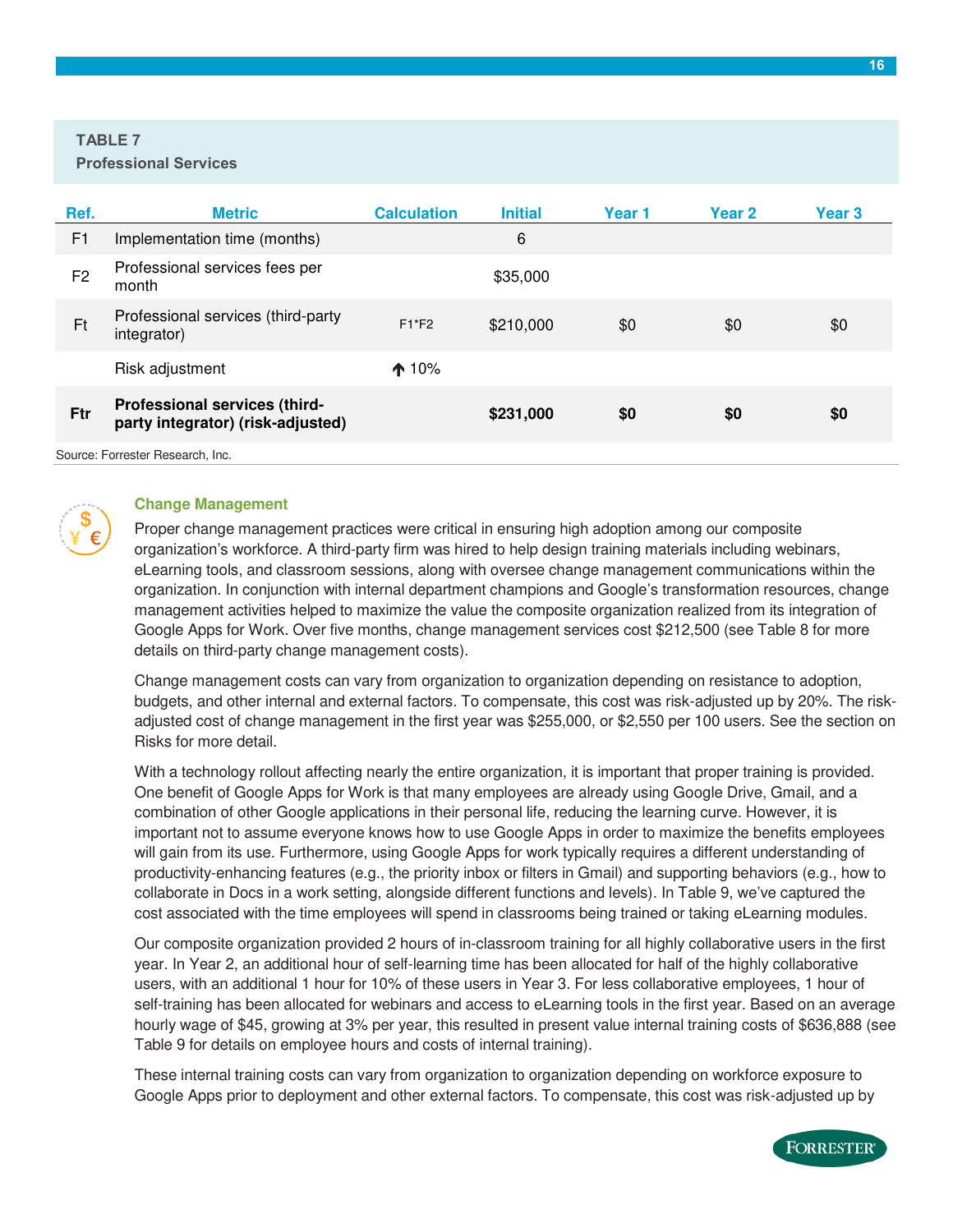10%. The risk-adjusted cost of internal training over the three years was \$700,576, or \$7,006 per 100 users. See the section on Risks for more detail.

#### **TABLE 8**

**Change Management Services** 

| Ref.           | <b>Metric</b>                                        | <b>Calculation</b> | <b>Initial</b> | Year 1    | <b>Year 2</b> | Year 3   |
|----------------|------------------------------------------------------|--------------------|----------------|-----------|---------------|----------|
| G <sub>1</sub> | Months for change<br>management                      |                    |                | 5         | 0             | 0        |
| G <sub>2</sub> | Change management costs<br>per month                 |                    |                | \$42,500  | \$42,500      | \$42,500 |
| Gt             | Change management services                           | $G1*G2$            | \$0            | \$212,500 | \$0           | \$0      |
|                | Risk adjustment                                      | $\triangle 20%$    |                |           |               |          |
| Gtr            | <b>Change management</b><br>services (risk-adjusted) |                    | \$0            | \$255,000 | \$0           | \$0      |
|                | Source: Forrester Research, Inc.                     |                    |                |           |               |          |

### **TABLE 9**

**Internal Training Costs** 

| Ref.           | <b>Metric</b>                                                            | <b>Calculation</b>                  | <b>Initial</b> | Year 1    | <b>Year 2</b> | Year 3   |
|----------------|--------------------------------------------------------------------------|-------------------------------------|----------------|-----------|---------------|----------|
| H1             | Number of employees trained                                              | Based on total users                |                | 10,000    | 5,300         | 1,339    |
| H <sub>2</sub> | Hourly rate per employee                                                 |                                     |                | \$45      | \$46          | \$48     |
| H <sub>3</sub> | Hours of training for highly<br>collaborative workers                    |                                     |                | 1.5       | 1.0           | 1.0      |
| H <sub>4</sub> | Hours of training for less<br>collaborative workers                      |                                     |                | 1.0       | 0.0           | 0.0      |
| H <sub>5</sub> | Percent of highly collaborative<br>workers using Google Apps for<br>Work |                                     |                | 50%       | 50%           | 50%      |
| Ht             | Internal training costs                                                  | (H1*H2*H3*H5)+<br>(H1*H2*H4*(1-H5)) | \$0            | \$562,500 | \$122,828     | \$31,962 |
|                | Risk adjustment                                                          | $\bigwedge$ 10%                     |                |           |               |          |
| <b>Htr</b>     | Internal training costs (risk-<br>adjusted)                              |                                     | \$0            | \$618,750 | \$135,110     | \$35,158 |

Source: Forrester Research, Inc.

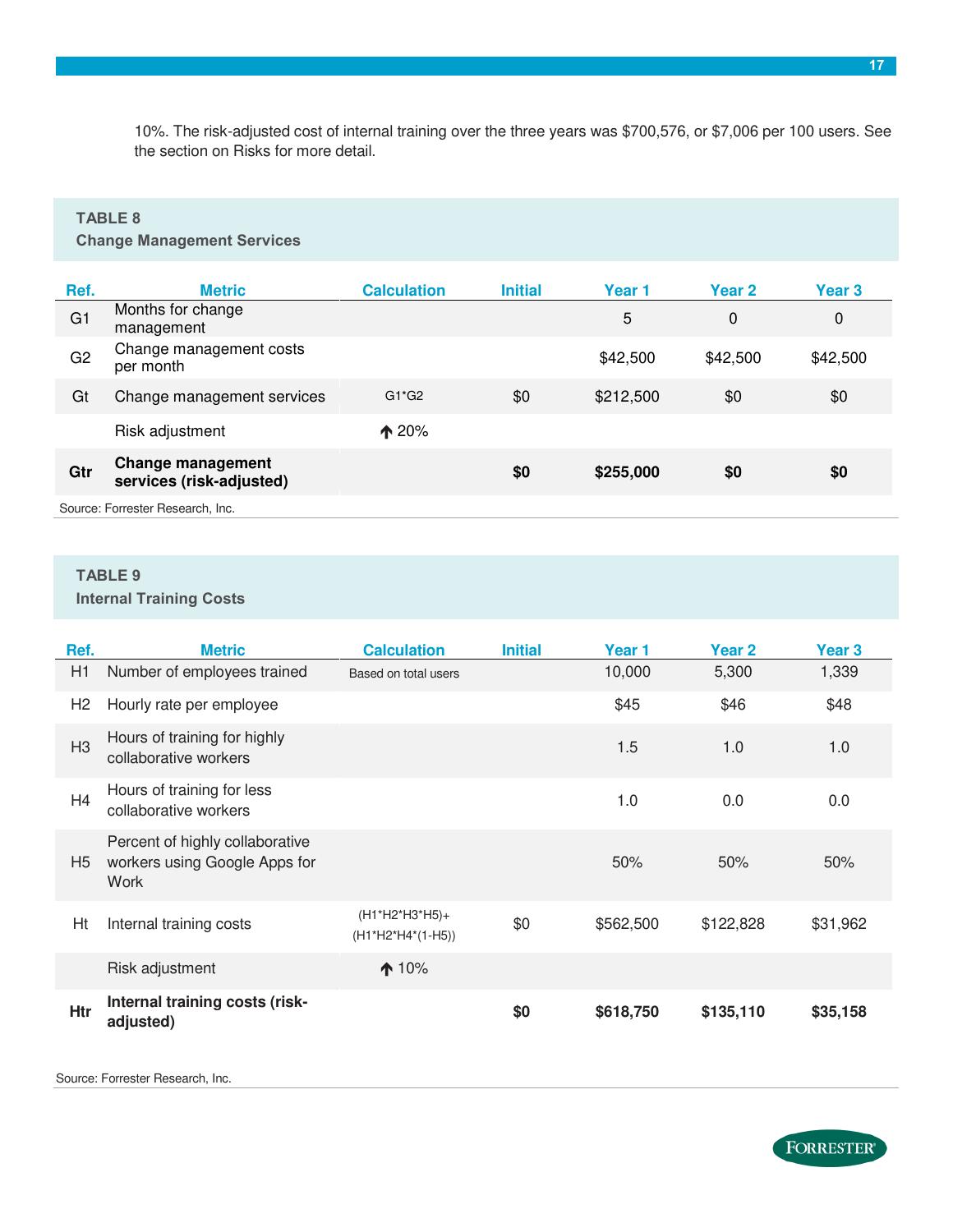#### **Total Costs**

Table 10 shows the total of all costs as well as associated present values, discounted at 10%. Over three years, the composite organization expects total costs to total a net present value of a little more than \$4.2 million, or \$41,314 per 100 users.

### **TABLE 10**

**Total Costs (Risk-Adjusted)** 

| Ref. | <b>Cost Category</b>                              | <b>Initial</b> | Year 1      | <b>Year 2</b> | Year <sub>3</sub> | <b>Total</b> | <b>Present</b><br><b>Value</b> |
|------|---------------------------------------------------|----------------|-------------|---------------|-------------------|--------------|--------------------------------|
| Etr  | Software license fees                             | \$0            | \$1,200,000 | \$1,236,000   | \$1,273,080       | \$3,709,080  | \$3,068,881                    |
| Ftr  | Professional services<br>(third-party integrator) | \$231,000      | \$0         | \$0           | \$0               | \$231,000    | \$231,000                      |
| Gtr  | Change management<br>services                     | \$0            | \$255,000   | \$0           | \$0               | \$255,000    | \$231,818                      |
| Htr  | Internal training costs                           | \$0            | \$618,750   | \$135,110     | \$35,158          | \$789,019    | \$700,576                      |
|      | <b>Total costs (risk-</b><br>adjusted)            | \$231,000      | \$2,073,750 | \$1,371,110   | \$1,308,238       | \$4,984,099  | \$4,232,275                    |
|      |                                                   |                |             |               |                   |              |                                |

Source: Forrester Research, Inc.

#### **FLEXIBILITY**

Flexibility, as defined by TEI, represents an investment in additional capacity or capability that could be turned into business benefit for some future additional investment. This provides an organization with the "right" or the ability to engage in future initiatives but not the obligation to do so. There are multiple scenarios in which a customer might choose to implement Google Apps for Work and later realize additional uses and business opportunities. Flexibility would also be quantified when evaluated as part of a specific project (described in more detail in Appendix B).

The Google Apps marketplace provides additional capabilities and functionality that can be integrated into the Google Apps for Work software for a fee or sometimes free of cost. Since these are third-party software modules built specifically for use with Google Apps, they are considered flexibility options. For the purposes of this study, the third-party app marketplace options have not been included in the valuation due to the variability of use across interviewed companies.

#### **RISKS**

Forrester defines two types of risk associated with this analysis: "implementation risk" and "impact risk." Implementation risk is the risk that a proposed investment in Google Apps for Work may deviate from the original or expected requirements, resulting in higher costs than anticipated. Impact risk refers to the risk that the business or technology needs of the organization may not be met by the investment in Google Apps for Work, resulting in lower overall total benefits. The greater the uncertainty, the wider the potential range of outcomes for cost and benefit estimates.

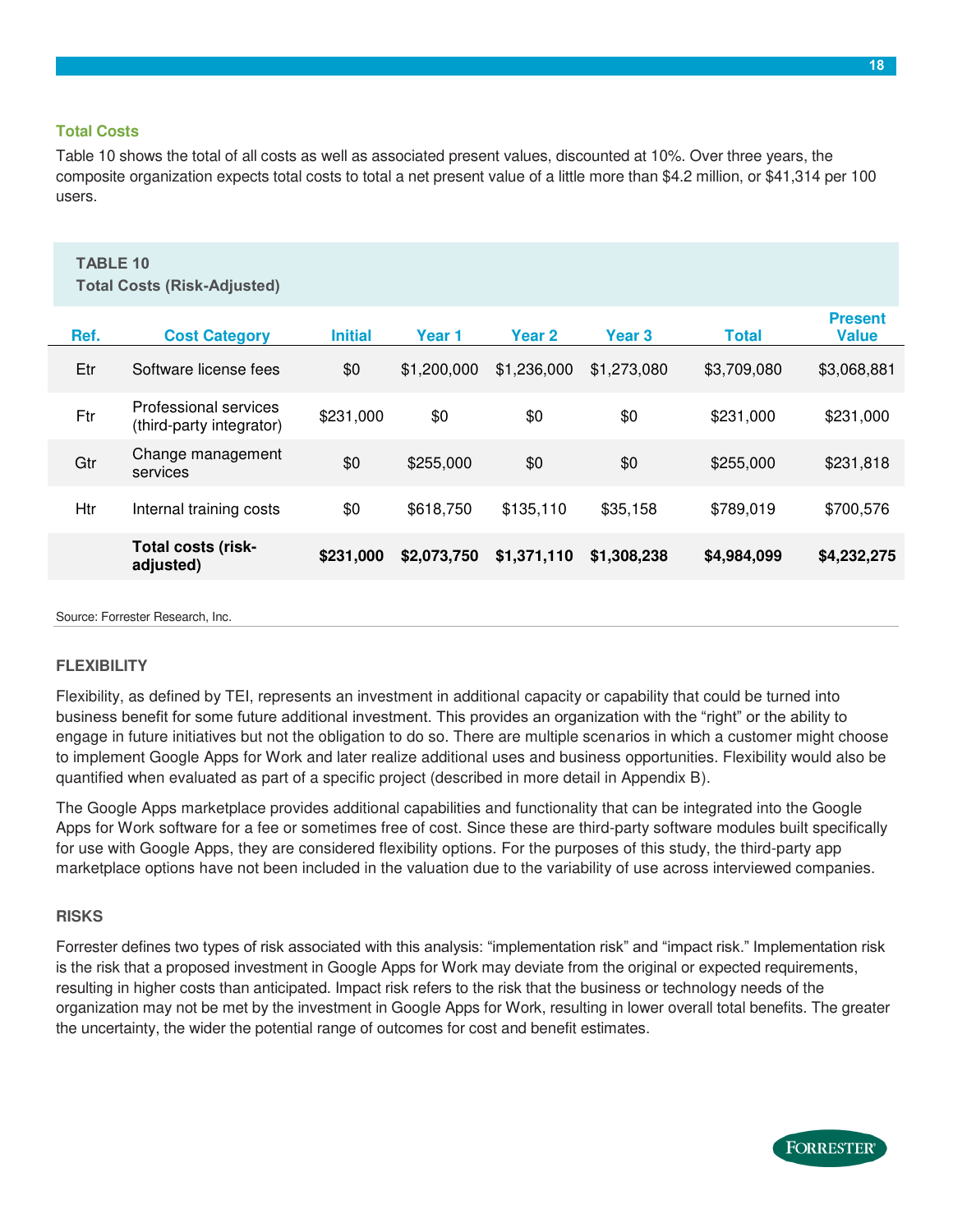#### **TABLE 11 Benefit And Cost Risk Adjustments**

| <b>Benefits</b>                                       | <b>Adjustment</b> |
|-------------------------------------------------------|-------------------|
| Increased collaboration efficiency                    | $\bigvee$ 15%     |
| Improved mobility benefit - management travel savings | $\downarrow$ 10%  |
| Reduced legacy IT costs                               | $\downarrow$ 10%  |
| Telephony savings                                     | $\vee$ 20%        |
|                                                       |                   |
| <b>Costs</b>                                          | <b>Adjustment</b> |
| Professional services                                 | $\bigwedge$ 10%   |
| Change management fees                                | $\spadesuit$ 20%  |
| Internal training costs                               | $\bigwedge$ 10%   |

Quantitatively capturing implementation risk and impact risk by directly adjusting the financial estimates results provides more meaningful and accurate estimates and a more accurate projection of the ROI. In general, risks affect costs by raising the original estimates, and they affect benefits by reducing the original estimates. The risk-adjusted numbers should be taken as "realistic" expectations since they represent the expected values considering risk.

The following impact risks that affect benefits are identified as part of the analysis:

- **› Increased collaboration efficiency.** A variety of collaboration improvements were identified, along with risk in adoption in collaboration capabilities, leading to a risk adjustment of 15%.
- **›** Improved mobility benefit management travel savings. The variability in an organization's management travel demands resulted in a 10% risk adjustment.
- **› Reduced legacy IT costs.** The size of the organization's current email and storage infrastructure may vary, leading to a 10% risk adjustment.
- **› Legacy telephony savings.** Depending on an organization's phone replacement cycle and conferencing demands, a wide range of savings may be realized. A 20% risk adjustment was applied to account for this range of potential outcomes.

The following implementation risks that affect costs are identified as part of this analysis:

- **› Professional services.** Some organizations may see longer implementation times or higher costs depending on the complexity of integration and specific third-party vendor. A 10% risk adjustment was applied to account for these variables.
- **› Change management.** Costs depend greatly on an organization's culture toward change and appetite to adopt new software and best practices. A 20% risk adjustment was applied to change management fees.
- **› Internal training costs.** A 10% risk adjustment was applied based on the learning curve of each unique workforce.

The composite organization identified risks related to replacing current software solutions that were not included in the benefits of this business case. These solutions included: previous writing and spreadsheet licenses, backup and disaster

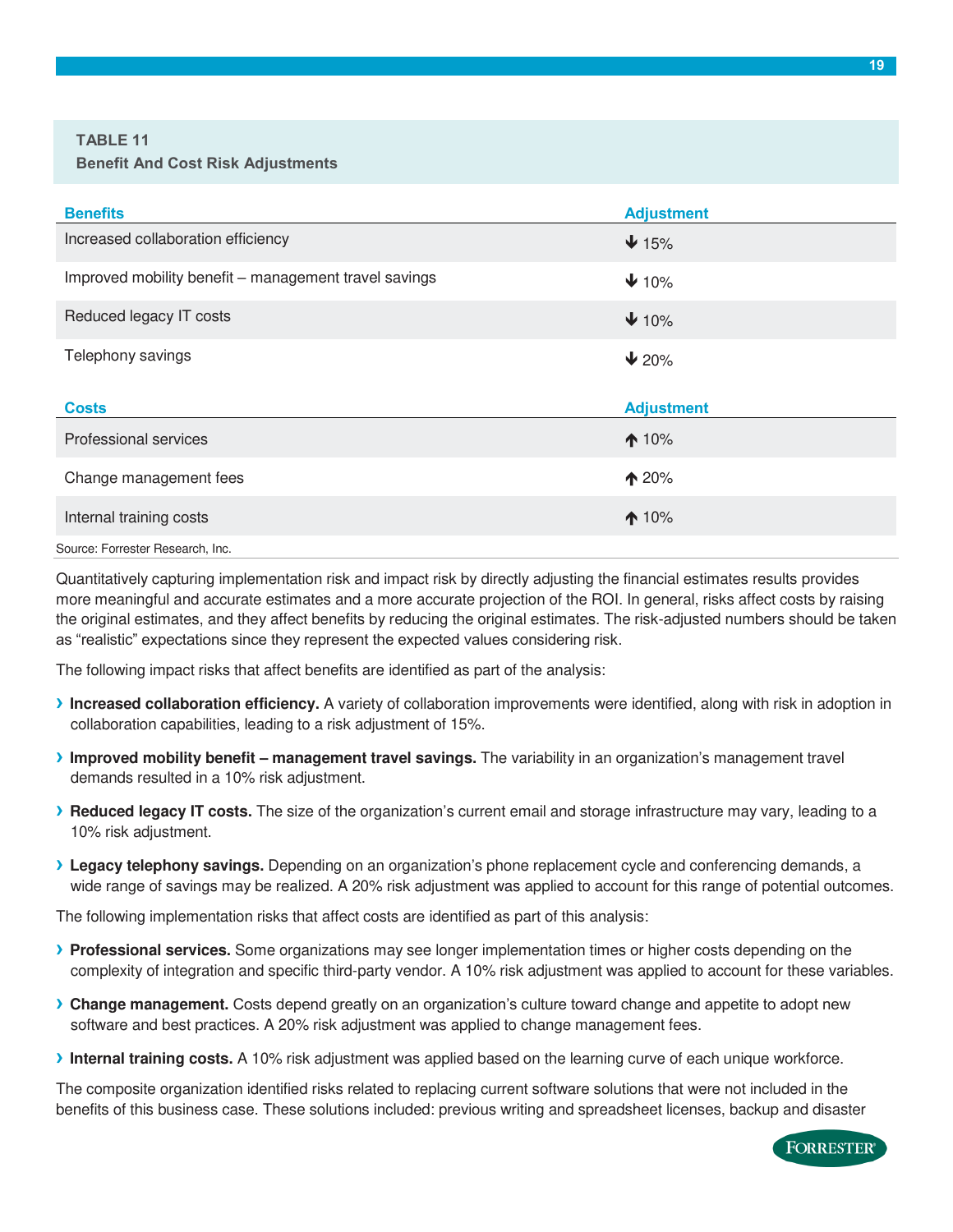recovery services, a file share audit manager, and sensitive document security. Some interviewed organizations incurred additional costs beyond their previous incremental third-party software solutions. These costs were not built into the business case, as not all organizations demonstrated this need.

Table 11 shows the values used to adjust for risk and uncertainty in the cost and benefit estimates for the composite organization. Readers are urged to apply their own risk ranges based on their own degree of confidence in the cost and benefit estimates.

### <span id="page-19-0"></span>**Financial Summary**

The financial results calculated in the Benefits and Costs sections can be used to determine the ROI, NPV, and payback period for the composite organization's investment in Google Apps for Work.

Table 12 below shows the risk-adjusted ROI, NPV, and payback period values. These values are determined by applying the risk-adjustment values from Table 11 in the Risks section to the unadjusted results in each relevant cost and benefit section.

#### **FIGURE 3 Cash Flow Chart (Risk-Adjusted)**



**Financial Analysis (risk-adjusted)** 

Source: Forrester Research, Inc.

#### **TABLE 12**

**Cash Flow (Risk-Adjusted)** 

| <b>Summary</b>                   | <b>Initial</b> | Year 1        | <b>Year 2</b> | <b>Year 3</b> | Total         | <b>Present Value</b> |
|----------------------------------|----------------|---------------|---------------|---------------|---------------|----------------------|
| Total costs                      | (\$231,000)    | (\$2,073,750) | (\$1,371,110) | (\$1,308,238) | (\$4,984,099) | (\$4,232,275)        |
| Total benefits                   | \$0            | \$4,895,180   | \$6,523,910   | \$9,638,808   | \$21,057,897  | \$17,083,603         |
| <b>Total</b>                     | (\$231,000)    | \$2,821,430   | \$5,152,800   | \$8,330,569   | \$16,073,799  | \$12,851,328         |
| <b>ROI</b>                       |                |               |               |               |               | 304%                 |
| Payback period<br>(months)       |                |               |               |               |               | one month            |
| Source: Forrester Research, Inc. |                |               |               |               |               |                      |

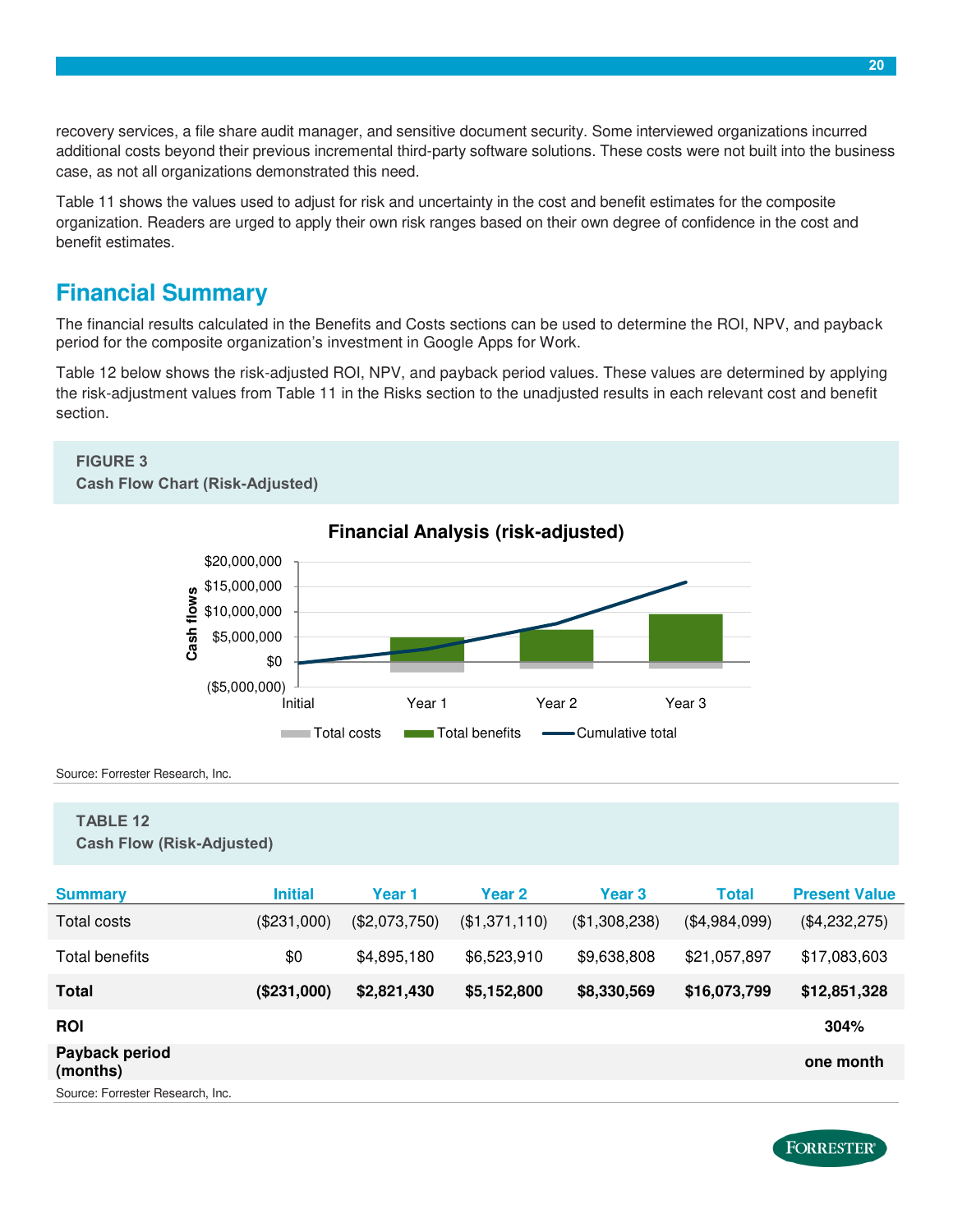### <span id="page-20-0"></span>**Google Apps For Work: Overview**

The following information is provided by Google. Forrester has not validated any claims and does not endorse Google or its offerings.

Google Apps for Work is a suite of applications that includes Gmail, Google Drive (file storage and sharing), Hangouts (video meetings and chat), Docs, Sheets, Slides, Forms, Calendar and Sites plus Admin controls designed specially for use within businesses. Google's applications run in web browsers without any additional software to install, as well as natively on iPhone, iPad and Android phones and tablets. Google also manages the back-end infrastructure in its scalable, reliable and secure data centers, so there are no servers for customers to purchase, configure, patch or upgrade over time.

#### **GOOGLE APPS FOR WORK INCLUDES:**

- **› Gmail** provides business email including advanced spam filtering, instantaneous message search, integrated text, voice and multi-person video chat and other productivity enhancements such as Priority Inbox. Gmail is accessible on any mobile device through a standard email app and has dedicated mobile apps for iOS and Android.
- **› Google Drive** is a file synchronization and sharing service that allows employees to access the most recent version of their work from anywhere, on any device, including smartphones and tablets. With Drive, employees can store any file up to 5TB and instantly view common formats including documents, PDFs, images and even HD videos right from their web browser or mobile device. Teams can share files or whole folders, and with granular file permissions it's simple to control who can view, comment on or edit each file. Google Drive is available with unlimited storage, and has dedicated mobile apps for iOS and Android, as well as apps to synchronize files from Windows and Mac computers.
- **› Google Hangouts** is an online video meetings service that allows up to 15 people to connect in HD from their laptop, tablet, phone or conference room unit. Hangouts includes screen sharing for enhanced collaboration, as well as voice calling and instant messaging for quick conversations. Google Hangouts has dedicated mobile apps for iOS and Android.
- **› Google Docs** brings real-time collaboration to documents, so teams can work on the same document at the same time and complete projects faster. Google Docs supports images, tables, equations, drawings, links and more. Social commenting allows for a quick gathering of feedback and approvals from the right people. With Google Docs employees can edit documents created in other major word processing software or convert popular document formats like .doc, .docx, and .rtf to Google Docs to activate collaborative functions. Google Docs works with or without an internet connection and has dedicated mobile apps for iOS and Android.
- **› Google Sheets** is a powerful spreadsheet editor that lets employees collaborate on spreadsheets at the same time. Google Sheets supports tools like advanced formulas, embedded charts, filters and pivot tables to get new perspectives on data. Sheets enables employees to share lists, manage projects, analyze data and track results together. With Google Sheets, employees can edit spreadsheets created in other major spreadsheet software or convert popular spreadsheet formats like .xls, .xlsx, and .csv to Google Sheets to activate collaborative functions. Google Sheets works with or without an internet connection and has dedicated mobile apps for iOS and Android.
- **› Google Slides** allows teams to create presentations together, with support for embedded videos, animations and dynamic slide transitions. Employees can share presentations privately with colleagues or partners or can publish them to the web for customers to view. With Google Slides, employees can edit presentations created in other major presentation software or convert popular presentation formats like .ppt and .pptx to Google Slides to activate collaborative functions. Google Slides works with or without an internet connection and has dedicated mobile apps for iOS and Android.
- **› Google Forms** makes it possible to create custom web forms for surveys and questionnaires as easily as writing a document. Google Forms can be shared in email, embedded in a website or shared through social channels. Form responses are gathered in a spreadsheet instantly as they're submitted and can be analyzed directly in Google Sheets.

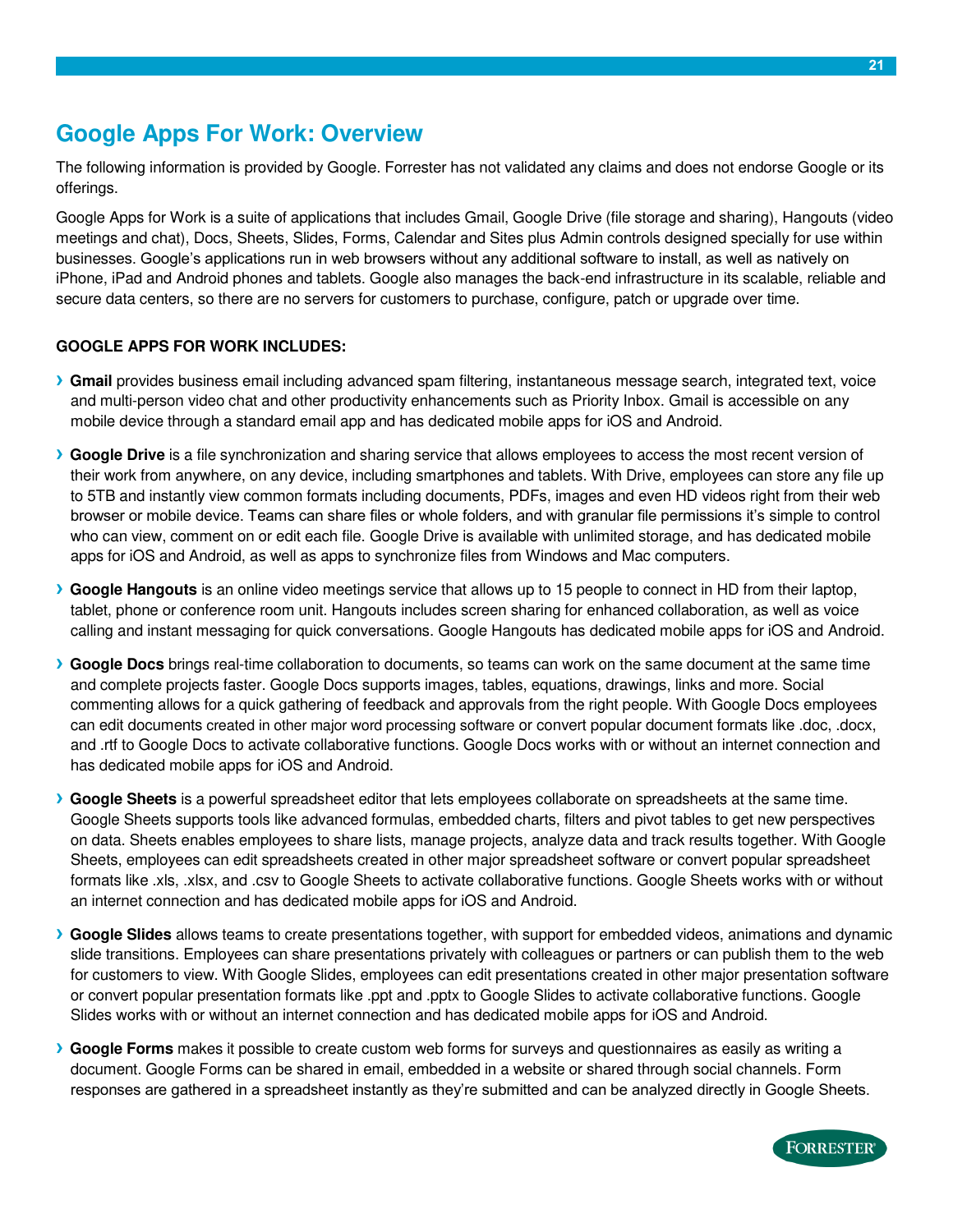- **› Google Calendar** allows employees to manage their schedules, create project calendars, schedule time with colleagues and add shared resources like conference rooms. Multiple calendars can be overlaid to instantly display a composite view of multiple people's schedules. Google Calendar is accessible on any mobile device with a standard calendar app and has dedicated mobile apps for iOS and Android.
- **› Google Sites** lets employees create and share project websites and intranet pages without any programming skills or technical support. Google Sites helps keep everyone on the same page – literally – by making it easy to centralize and organize team documents, calendars, videos and more. With just a couple of clicks, sites can be optimized for viewing on smartphones and tablets.
- **› Google Apps Vault** is a retention, archiving and eDiscovery tool for Google Apps. Google Apps Vault allows IT admins to manage business critical information and to prepare for the unexpected such as a lawsuit or employee departure. Google Apps Vault can reduce time and costs associated with responding to legal discovery requests, audits or internal investigations. If an employee leaves the organization, Google Apps Vault can help track the status of projects and communications they were involved with.
- **› Hundreds of third-party applications** available from the Google Apps Marketplace extend Google Apps with capabilities such as CRM, project management, accounting and finance, and sales and marketing tools that work seamlessly with Google Apps, including the ease of single sign-on (SSO) access.

#### **STATE-OF-THE-ART SECURITY**

Millions of organizations (including Google Inc.) trust Google's infrastructure to keep their most important corporate data safe. Google's network of data centers is engineered for security, reliability and redundancy, and backed by some of the world's leading experts in information security. Google data center physical security features a layered security model, including safeguards like custom-designed electronic access cards, alarms, vehicle access barriers, perimeter fencing, metal detectors and biometrics, and the data center floor features laser beam intrusion detection. Google's data centers are monitored 24/7 by high-resolution interior and exterior cameras that can detect and track intruders. Access logs, activity records and camera footage are available in case an incident occurs. Data centers are also routinely patrolled by experienced security guards who have undergone rigorous background checks and training. Google's information security team includes over 500 security and privacy professionals, part of the software engineering and operations division, who monitor the networks and the applications against threats.

Google's security practices are verified by independent 3rd party reviews. To demonstrate compliance with security standards in the industry, Google has sought and received security certifications such as ISO 27001 certification and SOC 2 and SOC 3 Type II audits. For customers who are subject to the requirements of the Health Insurance Portability and Accountability Act (HIPAA), Google Apps can also support HIPAA compliance. Google is also US-EU Safe Harbor certified and offers model contract clauses as an additional means of compliance with the European Data Protection Directive.

#### **RELIABILITY, UPTIME GUARANTEE, AND SUPPORT**

Google's Service Level Agreement (SLA) guarantees that Google Apps will be available at least 99.9% of the time, and the historical performance of the system has been significantly higher than this SLA threshold. Google provides enterprise-grade support to customers including 24/7 telephone support for critical administrative issues.

More information about Google Apps for Work is available at google.com/apps.

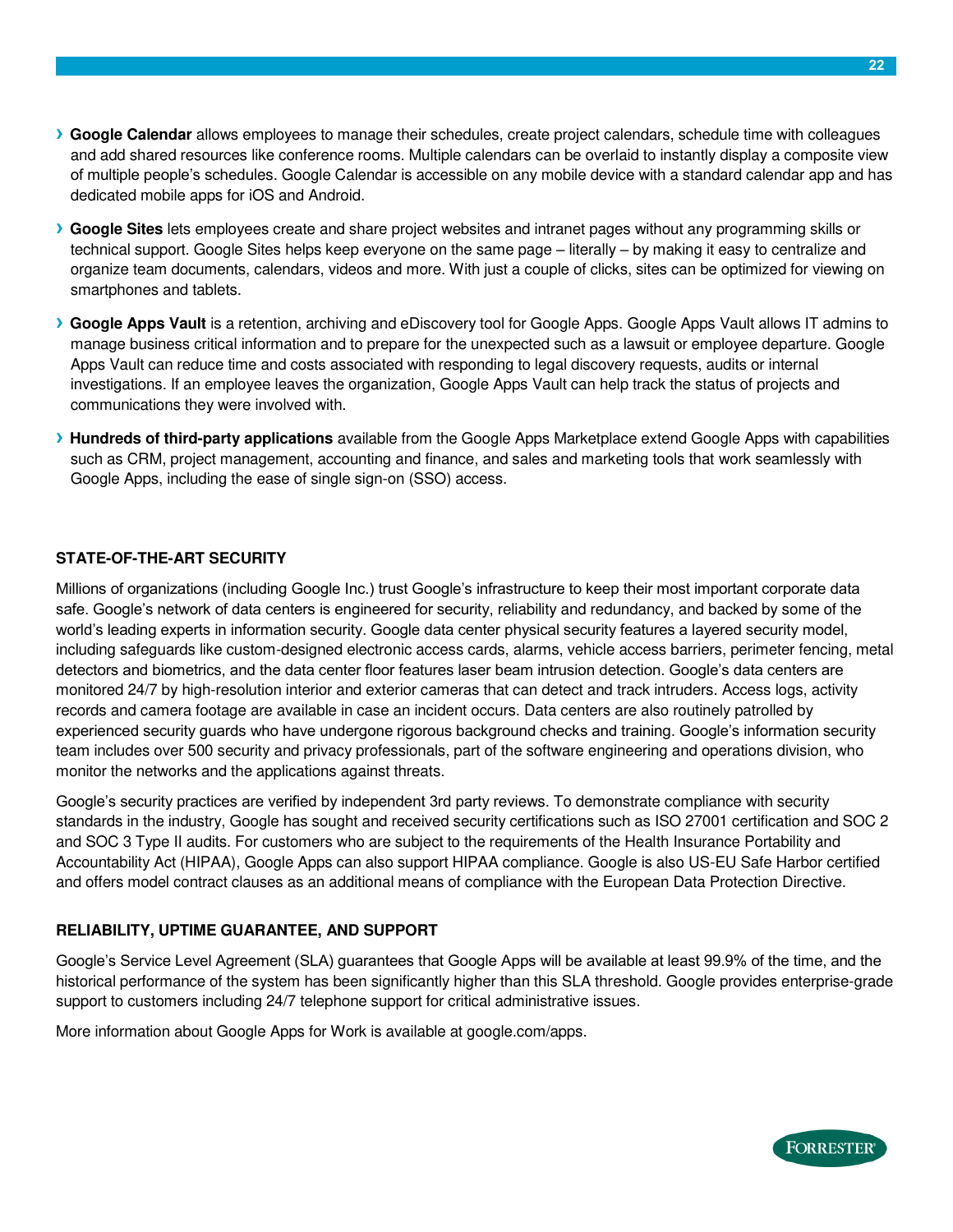# <span id="page-22-0"></span>**Appendix A: Composite Organization Description**

For this TEI study, Forrester has created a composite organization to illustrate the quantifiable benefits and costs of implementing Google Apps for Work. The composite company is intended to represent a B2B multinational service company with \$4 billion in annual revenue. The composite organization has offices spread throughout the world, which means its 12,000 employees are spread out across many offices and in the field. The company is focused on improving collaboration and innovation. It needs to bring its employees together in order to improve its products and customer experience. The composite company has 10,000 Google Apps for Work users.

In purchasing Google Apps for Work, the composite company has the following objectives:

- **›** Improve collaboration and communication within the organization.
- **›** Increase employee productivity and mobility.
- **›** Realize IT cost savings.

For the purpose of the analysis, Forrester assumes that the composite organization has 100 legacy on-premises email and storage servers currently in use and will be able to decommission those servers once migrated into the Google Apps cloudbased environment. Additionally, Forrester assumes 400 managers are traveling to train and evaluate the composite organization's workforce.

#### **FRAMEWORK ASSUMPTIONS**

Table 13 provides the model assumptions that Forrester used in this analysis.

The discount rate used in the PV and NPV calculations is 10%, and the time horizon used for the financial modeling is three years. Organizations typically use discount rates between 8% and 16% based on their current environment. Readers are urged to consult with their respective company's finance department to determine the most appropriate discount rate to use within their own organizations.

#### **TABLE 13 Model Assumptions**

| Ref.                             | <b>Metric</b>                       | <b>Calculation</b> | <b>Value</b> |  |  |
|----------------------------------|-------------------------------------|--------------------|--------------|--|--|
| 1                                | Number of traveling managers        |                    | 400          |  |  |
| 2                                | Number of email and storage servers |                    | 100          |  |  |
| 13                               | Phones planned for retirement       |                    | 7,800        |  |  |
| 14                               | Average cost per phone              |                    | \$226        |  |  |
| 15                               | Average Google App user salary      |                    | \$93,600     |  |  |
| 16                               | Hourly                              |                    | \$45         |  |  |
| Source: Forrester Research, Inc. |                                     |                    |              |  |  |

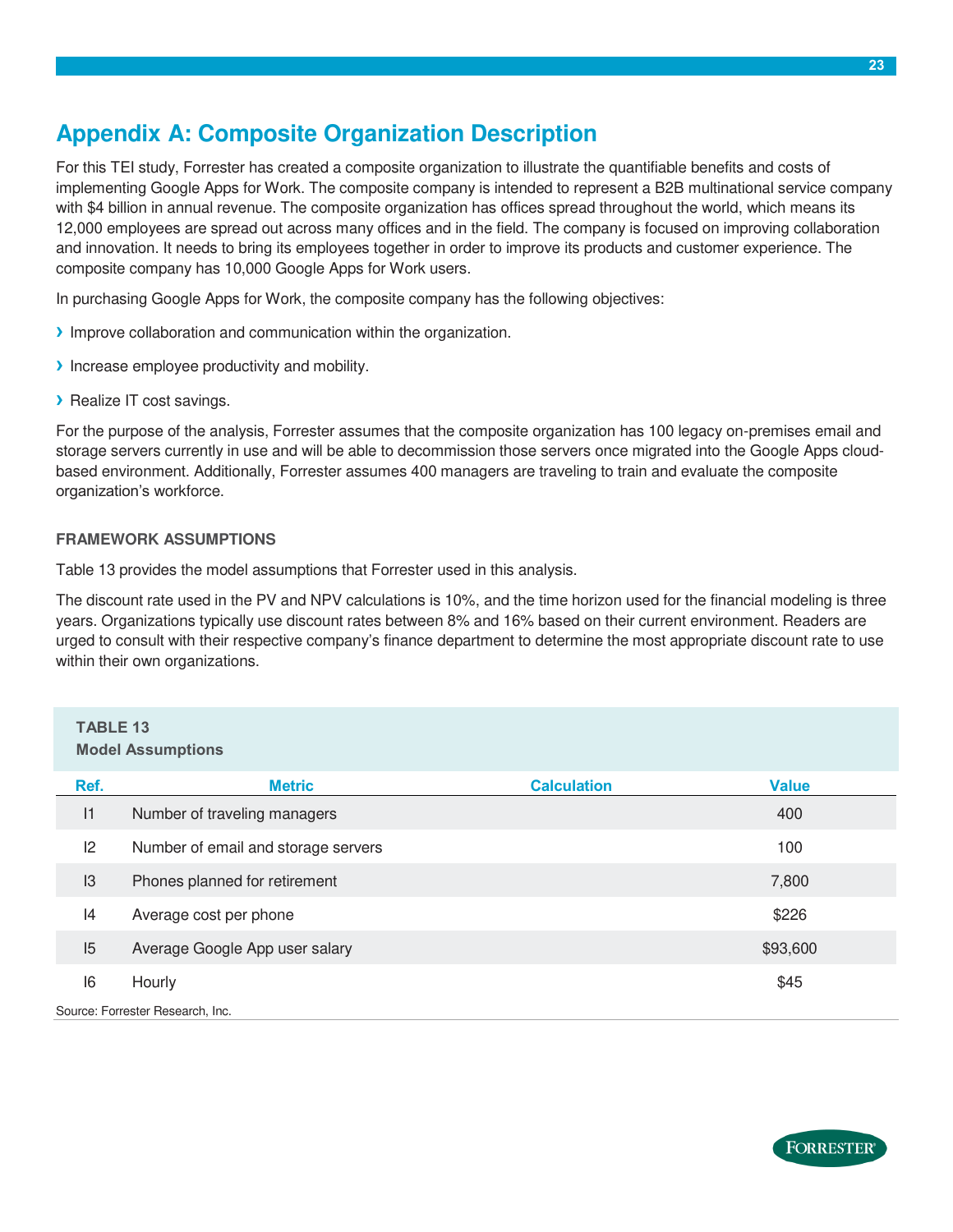### <span id="page-23-0"></span>**Appendix B: Total Economic Impact™ Overview**

Total Economic Impact is a methodology developed by Forrester Research that enhances a company's technology decisionmaking processes and assists vendors in communicating the value proposition of their products and services to clients. The TEI methodology helps companies demonstrate, justify, and realize the tangible value of IT initiatives to both senior management and other key business stakeholders. TEI assists technology vendors in winning, serving, and retaining customers.

The TEI methodology consists of four components to evaluate investment value: benefits, costs, flexibility, and risks.

#### **BENEFITS**

Benefits represent the value delivered to the user organization — IT and/or business units — by the proposed product or project. Often, product or project justification exercises focus just on IT cost and cost reduction, leaving little room to analyze the effect of the technology on the entire organization. The TEI methodology and the resulting financial model place equal weight on the measure of benefits and the measure of costs, allowing for a full examination of the effect of the technology on the entire organization. Calculation of benefit estimates involves a clear dialogue with the user organization to understand the specific value that is created. In addition, Forrester also requires that there be a clear line of accountability established between the measurement and justification of benefit estimates after the project has been completed. This ensures that benefit estimates tie back directly to the bottom line.

#### **COSTS**

Costs represent the investment necessary to capture the value, or benefits, of the proposed project. IT or the business units may incur costs in the form of fully burdened labor, subcontractors, or materials. Costs consider all the investments and expenses necessary to deliver the proposed value. In addition, the cost category within TEI captures any incremental costs over the existing environment for ongoing costs associated with the solution. All costs must be tied to the benefits that are created.

#### **FLEXIBILITY**

Within the TEI methodology, direct benefits represent one part of the investment value. While direct benefits can typically be the primary way to justify a project, Forrester believes that organizations should be able to measure the strategic value of an investment. Flexibility represents the value that can be obtained for some future additional investment building on top of the initial investment already made. For instance, an investment in an enterprisewide upgrade of an office productivity suite can potentially increase standardization (to increase efficiency) and reduce licensing costs. However, an embedded collaboration feature may translate to greater worker productivity if activated. The collaboration can only be used with additional investment in training at some future point. However, having the ability to capture that benefit has a PV that can be estimated. The flexibility component of TEI captures that value.

#### **RISKS**

Risks measure the uncertainty of benefit and cost estimates contained within the investment. Uncertainty is measured in two ways: 1) the likelihood that the cost and benefit estimates will meet the original projections and 2) the likelihood that the estimates will be measured and tracked over time. TEI risk factors are based on a probability density function known as "triangular distribution" to the values entered. At a minimum, three values are calculated to estimate the risk factor around each cost and benefit.